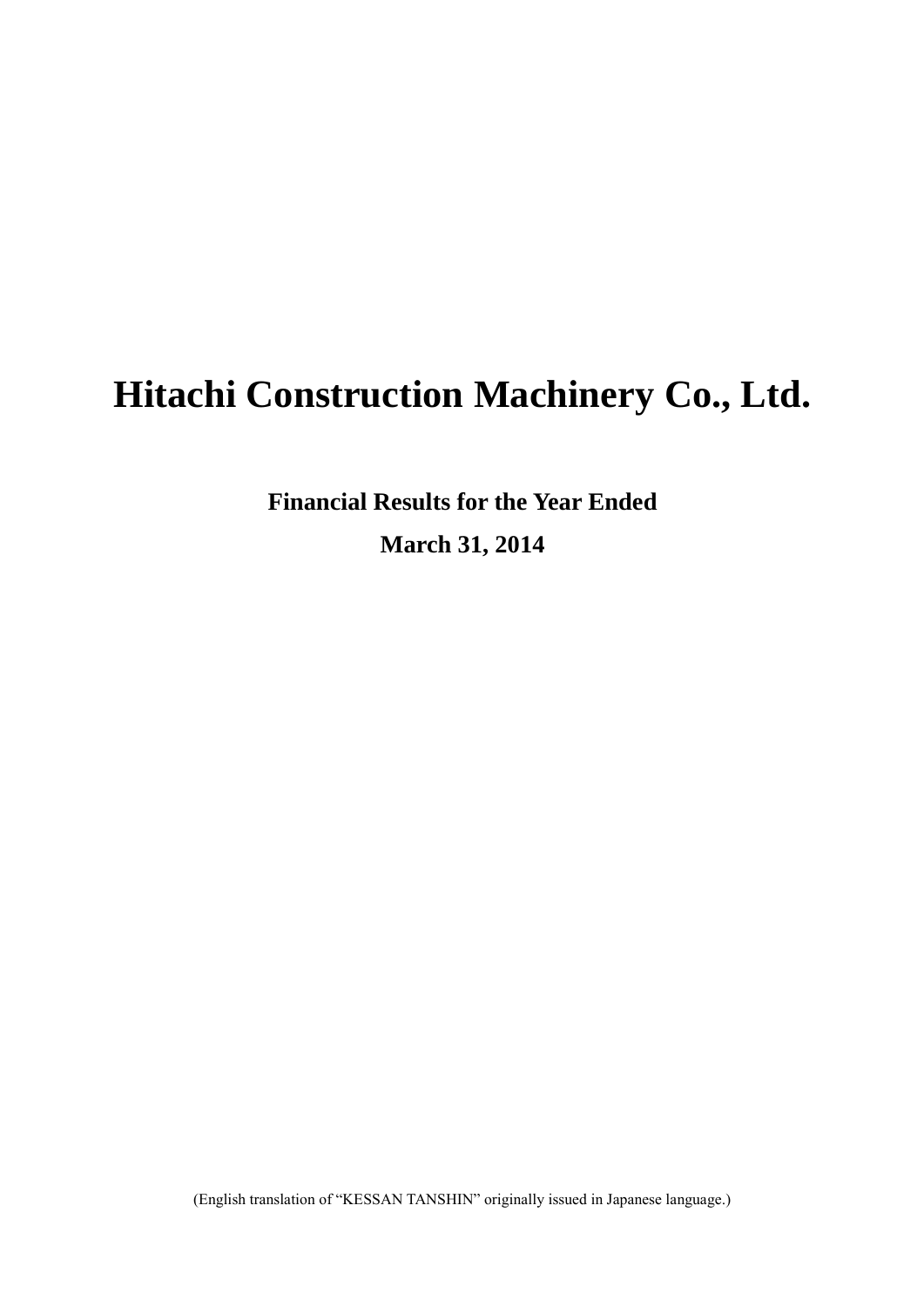#### **Consolidated Financial Results for the Year Ended March 31, 2014 (Japan GAAP)** April 24, 2014

Listed company: Hitachi Construction Machinery Co., Ltd. (HCM) Stock exchange: Tokyo (first section) Code number: 6305 URL http://www.hitachi-c-m.com/ Representative: Yuichi Tsujimoto, President and Chief Executive Officer Scheduled date of ordinary General Meeting of Shareholders: June 23, 2014 Scheduled date of commencement of payment of dividends: May 30, 2014 Scheduled date for submission of Securities Report: June 24, 2014 Supplementary materials to the financial statements have been prepared: Yes Presentation will be held to explain the financial statements: Yes (for institutional investors, analysts and journalists)

U.S. Accounting Standards are not applied.

#### 1. Consolidated results for the year ended March 2014 (April 1, 2013 to March 31, 2014)

(1) Consolidated results (Rounded off to the nearest million)

|                | Net sales       |       | Operating income            |                        | Ordinary income           |        | Net income      |      |
|----------------|-----------------|-------|-----------------------------|------------------------|---------------------------|--------|-----------------|------|
|                | Millions of yen | $\%$  | Millions of yen             | $\%$                   | Millions of yen           | %      | Millions of yen | $\%$ |
| March 31, 2014 | 802.988         | 4.0   | 69.163                      | 34.3                   | 53.671                    | 47.5   | 28.939          | 23.3 |
| March 31, 2013 | 772.355         | (5.5) | 51.496                      | (6.1)                  | 36.391                    | (29.6) | 23.464          | 1.9  |
| $\mathbf{v}$   | $\mathbf{r}$    |       | $0.014$ $17777$ $607$ $111$ | (0.62)<br>$\mathbf{r}$ | $0.010 \times T/T$ $0.11$ |        | (0.0.70)        |      |

Note: Comprehensive income March 2014: ¥57,607million (-0.6%) March 2013: ¥57,944 million (98.7%)

|                | Net income per share | Net income per share<br>(Diluted) | Return on equity | Ordinary income<br>to total assets | Operating income<br>to net sales |
|----------------|----------------------|-----------------------------------|------------------|------------------------------------|----------------------------------|
|                | Yen                  | Yen                               | $\%$             | $\%$                               |                                  |
| March 31, 2014 | 136.24               | 136.20                            | 77<br>. .        | 4.9                                | 8.6                              |
| March 31, 2013 | 10.77                | 110.75                            | 6.9              | 22<br>ر. ر                         | $\mathbf{b}$ .                   |

References:

1. Gain (loss) on equity earnings of affiliated companies March 2014: ¥(253) million March 2013: ¥(646) million

2. Percentages indicated for net sales, operating income, ordinary income and net income are increases (decreases) compared with the previous fiscal year.

#### (2) Consolidated financial position

|                | Total assets    | Net assets      | Equity ratio | Net assets per share |
|----------------|-----------------|-----------------|--------------|----------------------|
|                | Millions of yen | Millions of yen | %            | Yen                  |
| March 31, 2014 | 1,087,191       | 447.640         | 35.7         | 1,827.59             |
| March 31, 2013 | ,099,901        | 416.671         | 32.8         | .704.34              |

Reference: Total equity at fiscal year-end March 2014: ¥388,381 million March 2013: ¥361,163 million

#### (3) Consolidated cash flows

|                | Net cash from<br>operating activities | Net cash from investing<br>activities | Net cash from financial<br>activities | Cash and cash equivalents<br>at end of year |
|----------------|---------------------------------------|---------------------------------------|---------------------------------------|---------------------------------------------|
|                | Millions of yen                       | Millions of yen                       | Millions of yen                       | Millions of yen                             |
| March 31, 2014 | 92.324                                | (36,724)                              | (72, 174)                             | 53,676                                      |
| March 31, 2013 | 59.965                                | 37.080)                               | (42,700)                              | 66.622                                      |

#### 2. Dividends status

|                                |                      |                | Cash dividends per share | Dividends | Dividend | Dividends       |                                   |                             |
|--------------------------------|----------------------|----------------|--------------------------|-----------|----------|-----------------|-----------------------------------|-----------------------------|
|                                | <b>First Quarter</b> | Second Quarter | Third Quarter            | Year end  | Total    | paid<br>(Total) | Payout<br>Ratio<br>(Consolidated) | on Equity<br>(Consolidated) |
|                                | Yen                  | Yen            | Yen                      | Yen       | Yen      | Millions of yen | $\%$                              | $\%$                        |
| March 31, 2013                 |                      | 20.00          |                          | 20.00     | 40.00    | 8,475           | 36.1                              | 2.5                         |
| March 31, 2014                 |                      | 25.00          |                          | 25.00     | 50.00    | 10,624          | 36.7                              | 2.8                         |
| March 31, 2015<br>(Projection) |                      | 30.00          |                          | 30.00     | 60.00    |                 | 28.3                              |                             |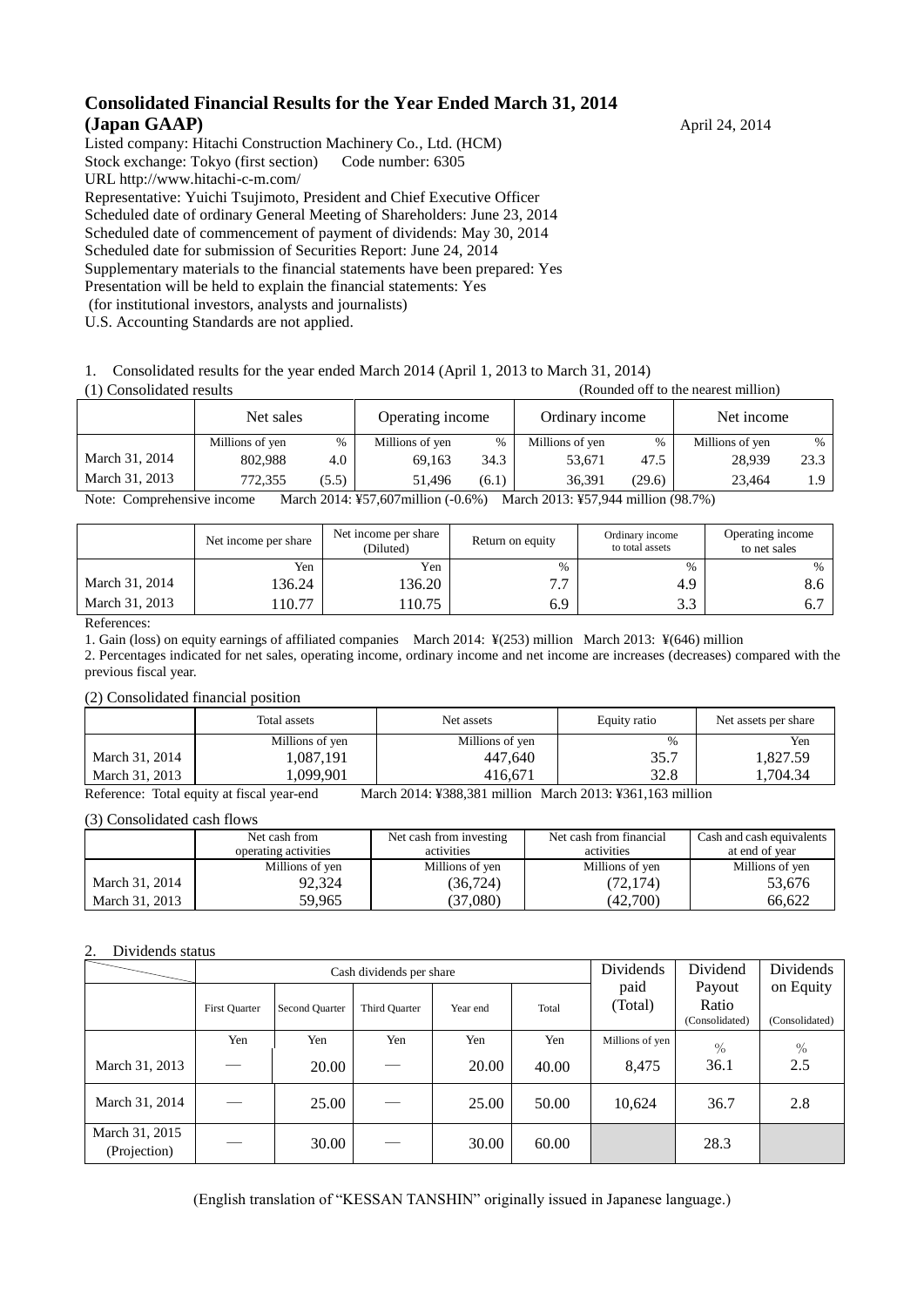3. Projected consolidated results for the fiscal year ending March 2015 (April 1, 2014 to March 31, 2015)

|                                   | Net sales          |       | Operating income |      | Ordinary income |      | Net income      |      |
|-----------------------------------|--------------------|-------|------------------|------|-----------------|------|-----------------|------|
|                                   | Millions of<br>yen | %     | Millions of yen  | $\%$ | Millions of yen | $\%$ | Millions of yen | $\%$ |
| September 30, $2014$<br>(Interim) | 390,000            | 4.3   | 31,000           | 23.8 | 28,000          | 67.1 | 19.000          | 77.6 |
| March 31, 2015                    | 800,000            | (0.4) | 80,000           | 15.7 | 75,000          | 39.7 | 45,000          | 55.5 |

|                                 | Net income (loss)<br>per share |
|---------------------------------|--------------------------------|
|                                 | Yen                            |
| September 30, 2014<br>(Interim) | 89.41                          |
| March 31, 2015                  | 211.75                         |
|                                 |                                |

Reference:

Percentages indicated show changes from the same period of the previous fiscal year for September 30, 2014 (Interim) and changes from the previous fiscal year for March 31, 2015.

- 4. Others
- (1) Significant changes involving subsidiaries during the fiscal year (changes involving specific subsidiaries accompanying changes in the scope of consolidation): None
- (2) Changes in accounting policies; changes in accounting estimates; restatements

| [1] Changes in the accompanying revision of accounting policies | None |
|-----------------------------------------------------------------|------|
| [2] Changes other than those in [1]                             | Yes  |
| [3] Changes in accounting estimates                             | None |
| [4] Restatements                                                | None |

- Note: See "Important matters that form the basis for compiling consolidated financial statements" on page 21 of the attached material for details.
- (3) Number of outstanding shares (common shares)

| [1] Number of outstanding shares at fiscal year-end (including treasury shares) |  |                         |  |  |  |  |  |
|---------------------------------------------------------------------------------|--|-------------------------|--|--|--|--|--|
| March 2014: 215,115,038                                                         |  | March 2013: 215,115,038 |  |  |  |  |  |
| [2] Number of treasury shares at fiscal year-end                                |  |                         |  |  |  |  |  |
| March $2014: 2.605.021$                                                         |  | March 2013: 3.206.607   |  |  |  |  |  |
| [3] Average number of common shares outstanding during the fiscal year (shares) |  |                         |  |  |  |  |  |
| March 2014: 212,406,699                                                         |  | March 2013: 211,835,384 |  |  |  |  |  |

(Reference) Non-consolidated Financial Results for the Year Ended March 31, 2014

1. Non-consolidated results for the year ended March 2014 (April 1, 2013 to March 31, 2014) (1) Non-consolidated results (Rounded off to the nearest million)

|                | Net sales       |        | Operating income |               | Ordinary income |        | Net income      |        |
|----------------|-----------------|--------|------------------|---------------|-----------------|--------|-----------------|--------|
|                | Millions of yen | $\%$   | Millions of yen  | $\frac{0}{0}$ | Millions of yen | $\%$   | Millions of yen | $\%$   |
| March 31, 2014 | 391.154         | (3.7)  | (4,118)          |               | 16.548          |        | (556)           |        |
| March 31, 2013 | 406.001         | (10.6) | (12, 945)        |               | 942             | (94.0) | 6.230           | (45.3) |

|                | Net income per share | Net income per share<br>(Diluted) |
|----------------|----------------------|-----------------------------------|
|                | Yen                  | Yen                               |
| March 31, 2014 |                      | -                                 |
| March 31, 2013 | 29.41                | 29 A                              |

(2) Non-consolidated financial position

|                | Total assets    | Net assets      | Equity ratio | Net assets per share |  |
|----------------|-----------------|-----------------|--------------|----------------------|--|
|                | Millions of yen | Millions of yen | $\%$         | Yen                  |  |
| March 31, 2014 | 543,167         | 224,425         | 41.2         | 1,052.46             |  |
| March 31, 2013 | 568.928         | 230,966         | 40.5         | .086.32              |  |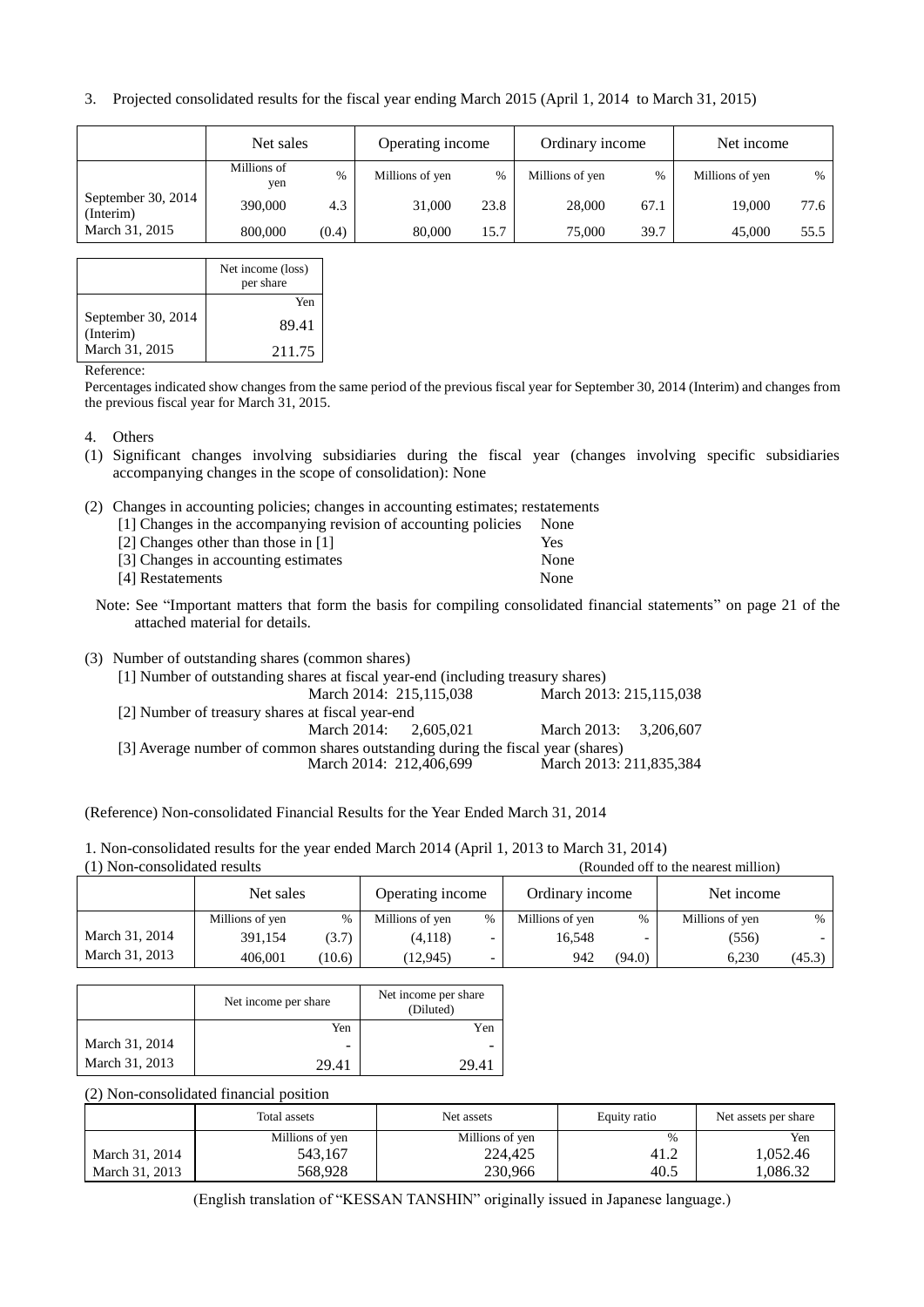#### Notes)

#### Indication of audit procedure implementation status

This earnings report is exempt from audit procedure based upon the Financial Instruments and Exchange Act. It is under the audit procedure process at the time of disclosure of this report.

#### Explanation on the appropriate use of results forecasts and other important items

Any forward-looking statements in the report, including results forecasts, are based on certain assumptions that were deemed rational as well as information currently available to the Company at this time. However, various factors could cause actual results to differ materially. Please refer to ''1.Business Performance (1) Analysis of Management Results' on page 5 for the relevant reasons.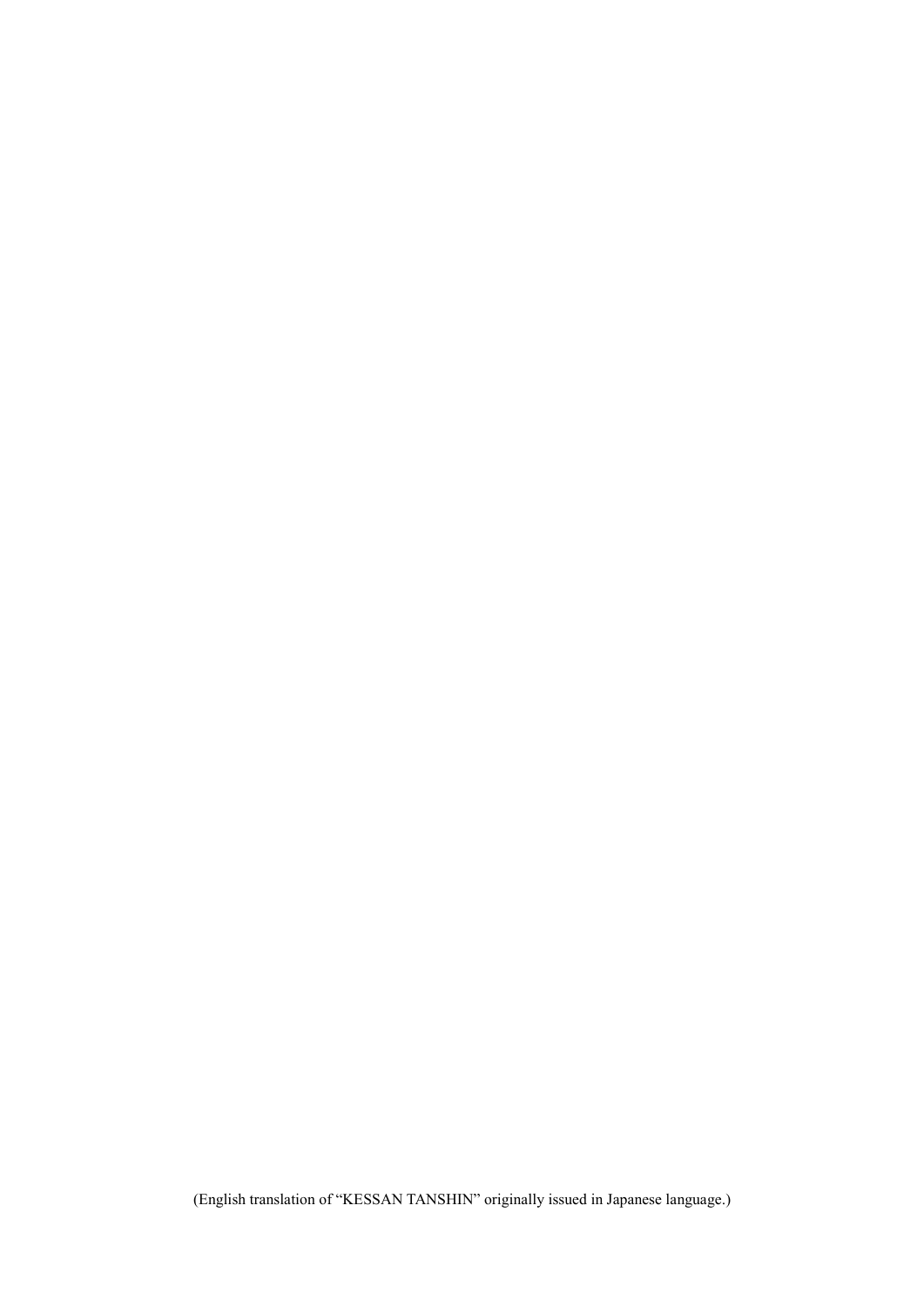# **Index of the Attachment**

| (2) Analysis of Financial Conditions 6                                                                                                                                                                                         |  |
|--------------------------------------------------------------------------------------------------------------------------------------------------------------------------------------------------------------------------------|--|
| (3) Principles Regarding Appropriation of Earnings and Dividends for the Year under Review                                                                                                                                     |  |
|                                                                                                                                                                                                                                |  |
|                                                                                                                                                                                                                                |  |
|                                                                                                                                                                                                                                |  |
| 2. Status of the Corporate Group <b>Exercise 2. Status</b> 11                                                                                                                                                                  |  |
| 3. Management Policy 22 and 22 and 22 and 22 and 23 and 24 and 25 and 25 and 25 and 26 and 26 and 26 and 26 and 26 and 26 and 26 and 26 and 26 and 26 and 26 and 26 and 26 and 26 and 26 and 26 and 26 and 26 and 26 and 26 an |  |
|                                                                                                                                                                                                                                |  |
| (2) Mid-to-Long-Term Management Strategies and Issues to Be Addressed 12                                                                                                                                                       |  |
|                                                                                                                                                                                                                                |  |
|                                                                                                                                                                                                                                |  |
|                                                                                                                                                                                                                                |  |
|                                                                                                                                                                                                                                |  |
|                                                                                                                                                                                                                                |  |
|                                                                                                                                                                                                                                |  |
|                                                                                                                                                                                                                                |  |
| Notes on the Preconditions for a Going Concern Committee of the Preconditions for a Going Concern                                                                                                                              |  |
| Important matters that from the basis for compiling consolidated financial statements21                                                                                                                                        |  |
| Notes on consolidated financial statements <b>manufactures</b> 21                                                                                                                                                              |  |
|                                                                                                                                                                                                                                |  |
|                                                                                                                                                                                                                                |  |
|                                                                                                                                                                                                                                |  |

# 5. Other

|--|--|--|--|--|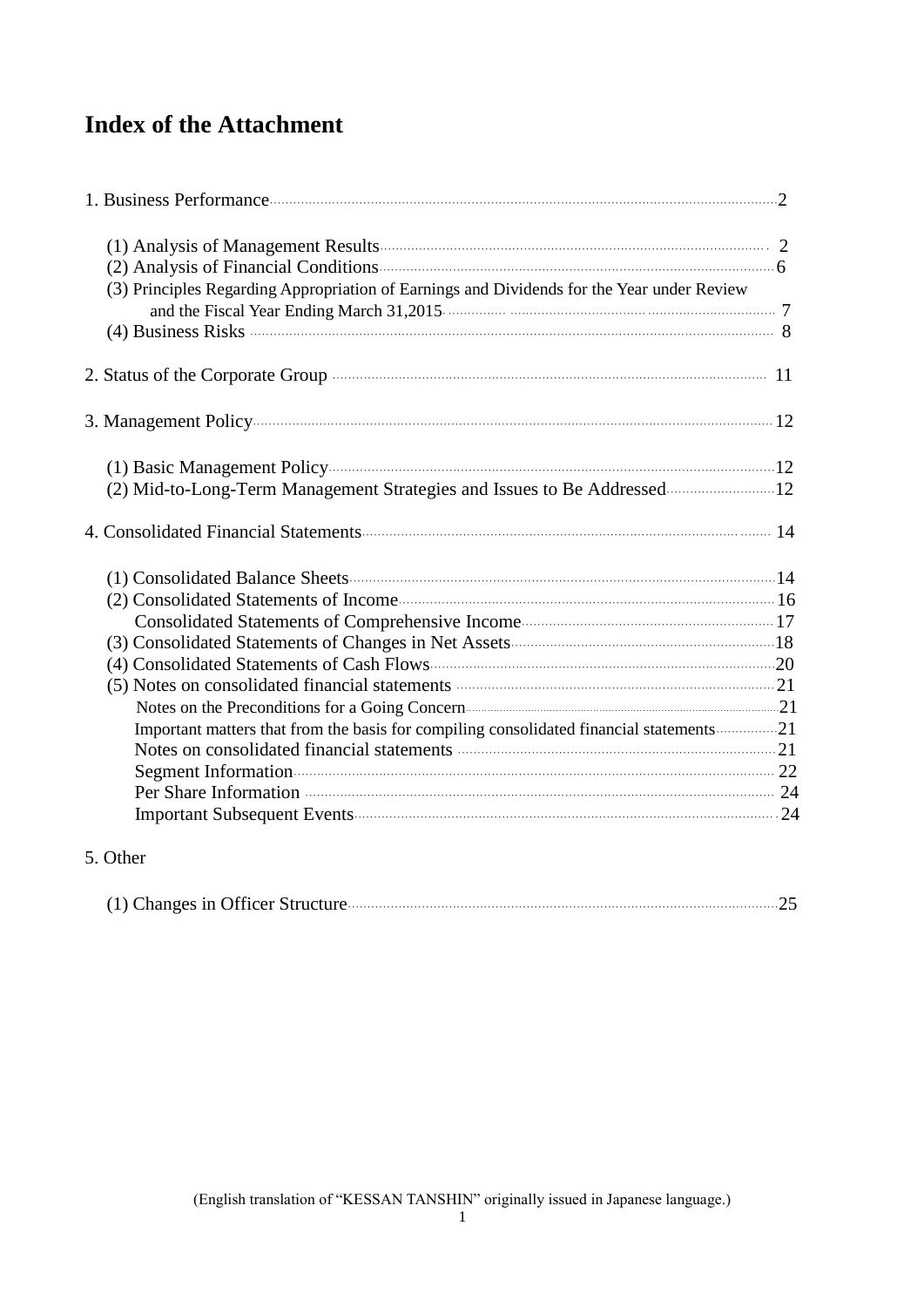1. Business Performance

(1) Analysis of Management Results

[1] Business Performance for the Fiscal Year Ended March 31, 2014

During the consolidated fiscal year under review (April 1, 2013 to March 31, 2014), the Japanese economy has gradually recovered, underpinned by a revival of capital investment and increased production. In China, the economy has gradually expanded because of the recovery trend in exports and the domestic demand expansion policy implemented by the government. The US has shown a gradual trend toward recovery, and Europe has also recovered, driven by the economies of the UK and Germany. On the other hand, the economies of Southeast Asia and India continued to be sluggish because of currency depreciation and political instability, among other factors.

With respect to the construction machinery market, particularly for hydraulic excavators, the demand continued to be brisk in Japan. This was supported by increased housing starts and public investments including the demand for reconstruction. In China, despite recovering demand backed by the urbanization of rural areas and increased investment in roads and railways, demand for construction machinery has increasingly shown signs of a slowdown since the beginning of 2014. This has been due to the government's policy of placing more emphasis on "reform than growth." On the other hand, demand has significantly declined in Thailand, India, and Indonesia.

With respect to the mining machinery market, the demand for machinery for mines in the US, Indonesia, and Australia has severely decreased because of a fall in the price of coal, among other minerals.

Under these circumstances, the HCM Group strove to establish a global management support scheme, increase its share, lower its costs, and improve its business efficiency to secure profits.

Regarding construction machinery, in Japan, we introduced a new line-up of machinery including new generation hybrid hydraulic excavators, which achieved considerably better fuel efficiency. Furthermore, we began offering the new service menu "ConSite" to provide comprehensive customer support. Overseas, we strove to expand our global production/supply structure and strengthen cooperation with dealers.

We have continued to focus on proactive marketing for new customers and large clients with respect to mining machinery.

Consequently, consolidated net sales increased by 4% year-on-year to ¥802,988 million. Operating income and ordinary income also increased by 34% and 47% year-on-year, to ¥69,163 million and ¥53,671 million, respectively.

The following table summarizes the consolidated results for the year ended March 2014.

|                     | March 2014 | March 2013 | Year-on-year change |                  |  |
|---------------------|------------|------------|---------------------|------------------|--|
|                     | (A)        | (B)        | $(A)$ - $(B)$       | Increase<br>(% ) |  |
| Net sales           | 802,988    | 772,355    | 30,633              | 4.0              |  |
| Operating<br>income | 69,163     | 51,496     | 17,667              | 34.3             |  |
| Ordinary<br>income  | 53,671     | 36,391     | 17,280              | 47.5             |  |
| Net income          | 28,939     | 23,464     | 5,475               | 23.3             |  |

(Millions of yen;  $\%$ )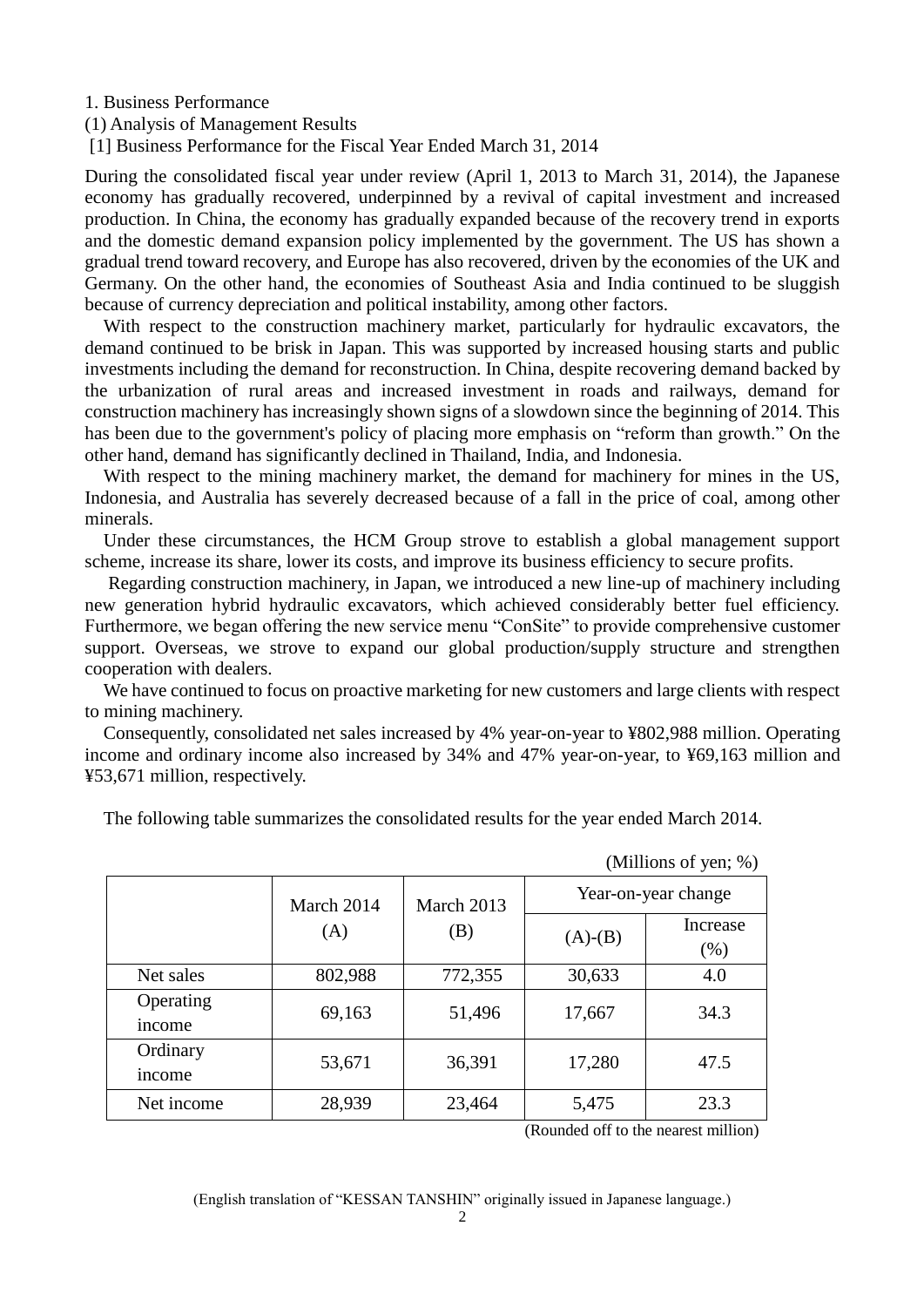#### [2] Overview of Consolidated Sales by Regional Segment

#### [Japan]

The construction machinery demand, particularly around rental demand, remained brisk, owning to the increase of public investment mainly for reconstructions and infrastructure development and the high standard of housing start.

Under such circumstances, the Hitachi Construction Machinery Japan Co., Ltd. promoted the expansion of customer base and sales for multiple divisions of "RSS" (Rental, Sales and Service) by consistently conducting RSS operations to respond to various customers' needs.

In addition, we sequentially released new models that are responsive to emission regulations as well as fuel efficient, and also launched ZH200-5B hybrid hydraulic excavator in December 2013, since then we exerted our efforts to expand such sales.

Consequently, consolidated net sales increased by 21% year-on-year to ¥231,846 million.

 TCM Co., Ltd. was unconsolidated from the second quarter of the previous fiscal year after the HCM Group sold its TCM shares.

#### [The Americas]

The U.S. economy showed bright signs with an increase in housing starts and a lower unemployment rate. While demand for construction machinery has remained strong, demand for mining machinery has decreased.

Under such circumstances, we strove to expand the sales of new machines that meet emissions regulations. Additionally, we strove to satisfy the demand for replacement machinery in the rental industry. In Brazil, we started manufacturing in a joint-venture factory with Deere & Company.

Deere-Hitachi Construction Machinery Corporation, a manufacturing base in North America, completed its production capacity increase last year, and because it enables us to supply production parts instead of finished machinery and also because mining-related sales dropped in the US, consolidated net sales decreased by 29% year-on-year to ¥80,418 million.

#### [Europe]

In addition to the strong recovery in the UK, the Germany and France economies have shown a trend towards recovery, and overall, the European economy is steadily recovering. Western Europe has also witnessed an increasing demand for construction machinery, and growth rate is particularly high in the UK.

Under these circumstances, we focused on expanding our sales by proactively marketing our fuel-efficient hydraulic excavators and wheel loaders, as well as by providing dealers with exemplary support services. Consequently, consolidated net sales increased by 25% year-on-year to ¥71,549 million.

#### [Russia-CIS, Africa and the Middle East]

The Russian economy has remained stagnant since late 2012 because of declining exports of natural resources including petroleum.

Under such circumstances, we strove to further expand our construction and mining machinery sales by reinforcing our services to support dealers through Hitachi Construction Machinery Eurasia Sales LLC. Furthermore, in January, we held a completion ceremony of the new manufacturing plant in Russia and established local manufacturing structure.

In Africa, we expanded sales in South Africa and the neighboring countries, and we reinforced our capacity for sales and services for construction-related machinery in Northwest Africa, in conjunction with our dealers.

In the Middle East, we continued to focus on expanding our sales, particularly for infrastructure-related projects such as airports and roads. We also succeeded in receiving bulk orders for reconstruction projects.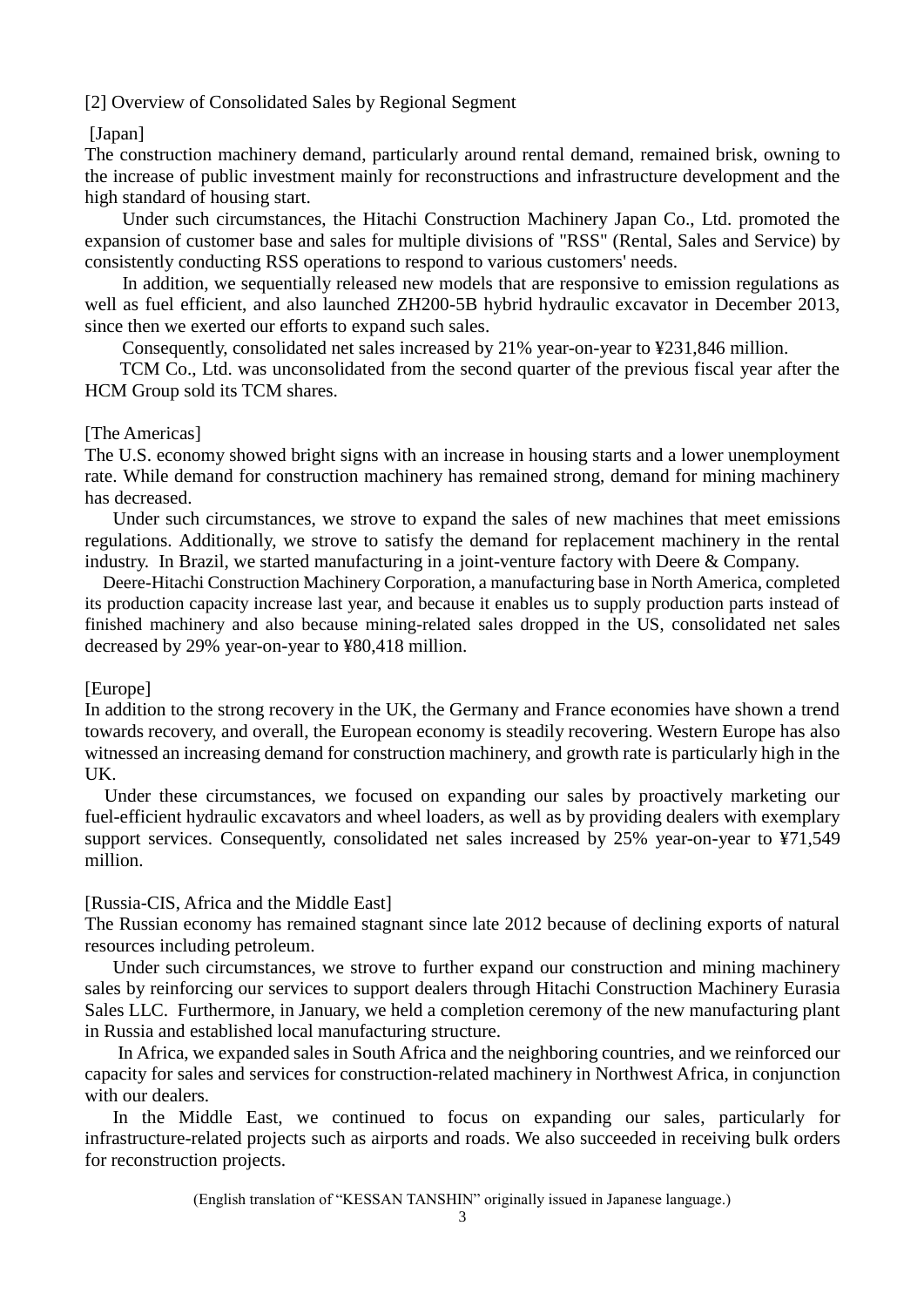Consequently, consolidated net sales increased by 8% year-on-year to ¥87,382 million.

#### [Asia and Oceania]

In resource-rich countries such as Indonesia and Australia, the demand for mining machinery has decreased in accordance with price drops in natural resources. Demand for construction machinery has further continuously decreased in Indonesia, Australia, and Thailand.

Under such circumstances, we strove to enhance the marketing capabilities of our dealers by developing a more comprehensive sales support system.

In India, where the economy is suffering from slow growth, infrastructural investment and construction remains stagnant; consequently, demand for construction machinery has also been stagnant.

Under such circumstances, Tata Hitachi Construction Machinery Co., Ltd. has introduced a new type of machine and is working to expand sales.

Consolidated net sales decreased by 8% year-on-year to ¥217,313 million.

#### [China]

China's economy witnessed increased domestic demand because of disparity adjustment led by the urbanization of rural areas.

Demand for construction machinery exceeded that of the previous year because of the increased construction for public housing, roads, railways, ports, and other projects. However, demand for construction machinery has been showing a sign of a slowdown since the beginning of 2014, as the government has placed more emphasis on "reform than growth".

Under these circumstances, HCM Group has introduced key strategic machines to the market and strove to increase the market presence by full-scale utilization of service and parts sales management system and the continuous improvement of our collaborative relationships with dealers under the "Global e-Service" system.

Consequently, consolidated net sales increased by 26% year-on-year to ¥114,480 million. The following table summarizes consolidated net sales by geographic area:

(Millions of yen)

|                                              | March 2014       |                       | March 2013       |                    | Increase (Decrease) |                |
|----------------------------------------------|------------------|-----------------------|------------------|--------------------|---------------------|----------------|
|                                              | <b>Net Sales</b> | Proportion<br>$(\% )$ | <b>Net Sales</b> | Proportion<br>(% ) | Amount of<br>change | $\%$<br>change |
| The Americas                                 | 80,418           | 10.0                  | 113,923          | 14.8               | (33,505)            | (29.4)         |
| Europe                                       | 71,549           | 8.9                   | 57,342           | 7.4                | 14,207              | 24.8           |
| Russia-CIS,<br>Africa and the<br>Middle East | 87,382           | 10.9                  | 80,915           | 10.5               | 6,467               | 8.0            |
| Asia and Oceania                             | 217,313          | 27.1                  | 237,487          | 30.7               | (20, 174)           | (8.5)          |
| China                                        | 114,480          | 14.2                  | 90,773           | 11.8               | 23,707              | 26.1           |
| Sub-total                                    | 571,142          | 71.1                  | 580,440          | 75.2               | (9,298)             | (1.6)          |
| Japan                                        | 231,846          | 28.9                  | 191,915          | 24.8               | 39,931              | 20.8           |
| Total                                        | 802,988          | 100.0                 | 772,355          | 100.0              | 30,633              | 4.0            |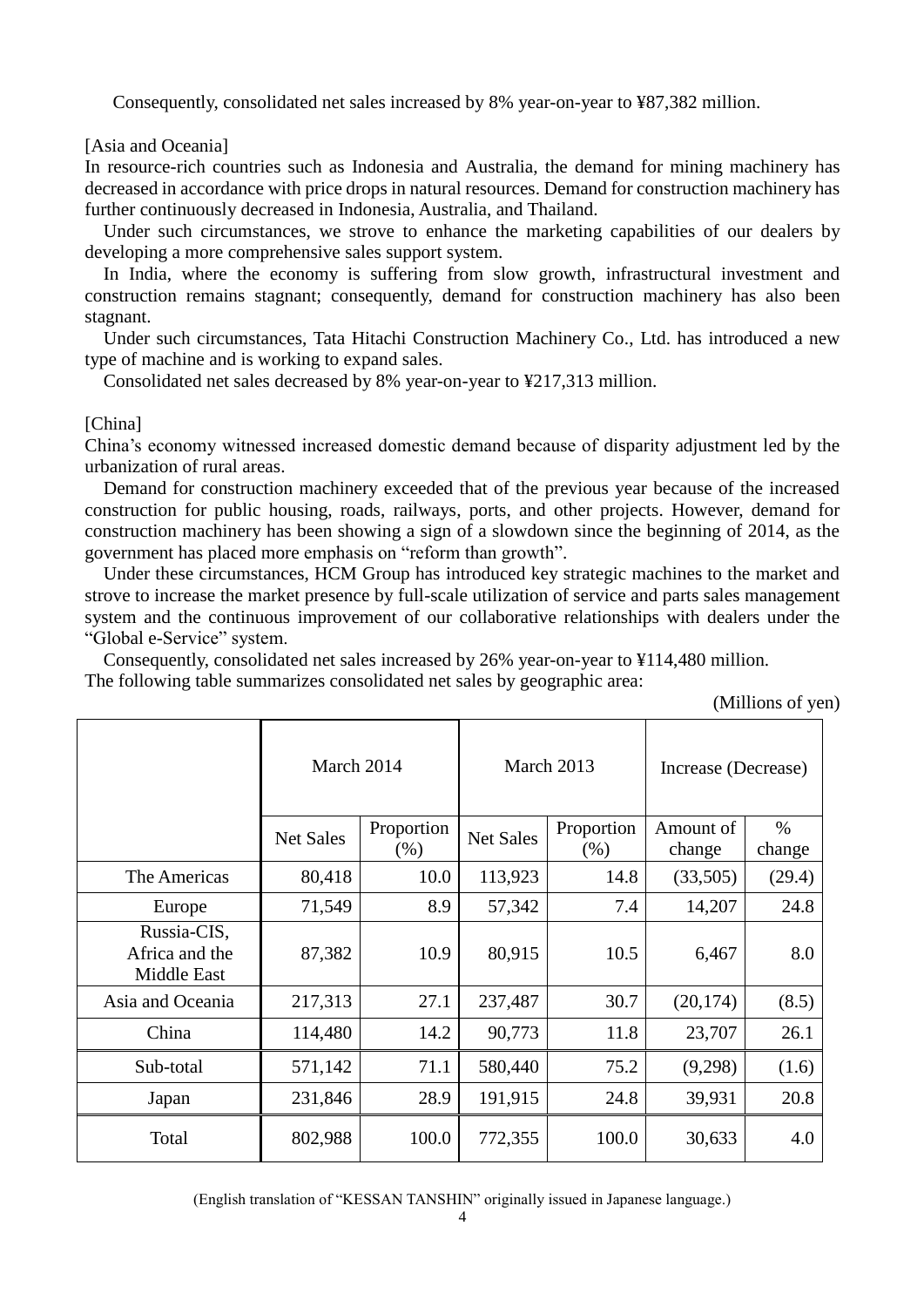(Rounded off to the nearest million)

#### [3] Outlook for the Fiscal Year Ending March 31, 2015

The overall demand for construction machinery, particularly for hydraulic excavators, in the fiscal year ending March 31, 2015 is expected to recover in Europe and the US. On the other hand, demand in China is expected to remain at the same level as the previous fiscal year because of the new government's policy of placing more emphasis on reform than growth. In Japan, demand is expected to fall short of that of the previous year, since the rental demand seems to have completed a round. We assume that the overall global demand will slightly decrease. The demand of mining machinery is expected to remain at the same level as the previous fiscal year, because of the stagnant natural resource price.

Under such circumstances, the HCM Group aims to achieve the new medium-term management plan "GROW TOGETHER 2016" for further improvement in profitability, and to expand its capability for generating cash flow. The HCM Group will achieve this through the enhancement of its technology development capabilities, sales and marketing, mining operations, and the entire value chain that includes parts and services, as well as through the promotion of SCM reform and total cost reductions, among others.

The assumed foreign exchange rates for the results are 98 yen for one US dollar, 130 yen for one euro, and 16.5 yen for one Chinese yuan.

| Consolidated Earlings Porceast for the Pull Tear Ending March 31, 2013<br>(IVIIIIIOIIS OL VEIL) |           |           |          |        |                 |
|-------------------------------------------------------------------------------------------------|-----------|-----------|----------|--------|-----------------|
|                                                                                                 | Net sales | Operating | Ordinary | Net    | Net income      |
|                                                                                                 |           | income    | income   | income | per share (Yen) |
| Forecast                                                                                        | 800,000   | 80,000    | 75,000   | 45,000 | 211.75          |
| Difference                                                                                      | (2,988)   | 10,837    | 21,329   | 16,061 |                 |
| Change $(\%)$                                                                                   | (0.4)     | 15.7      | 39.7     | 55.5   |                 |
| Previous Year Ended<br>Mar 31, 2014                                                             | 802,988   | 69,163    | 53,671   | 28,939 | 136.24          |

Consolidated Earnings Forecast for the Full Year Ending March 31, 2015 (Millions of yen)

(Rounded off to the nearest million)

Note) Any forward-looking statements in the report, including results forecasts, are based on certain assumptions that were deemed rational as well as information currently available to the Company at this time. However, various factors may cause actual results to differ materially.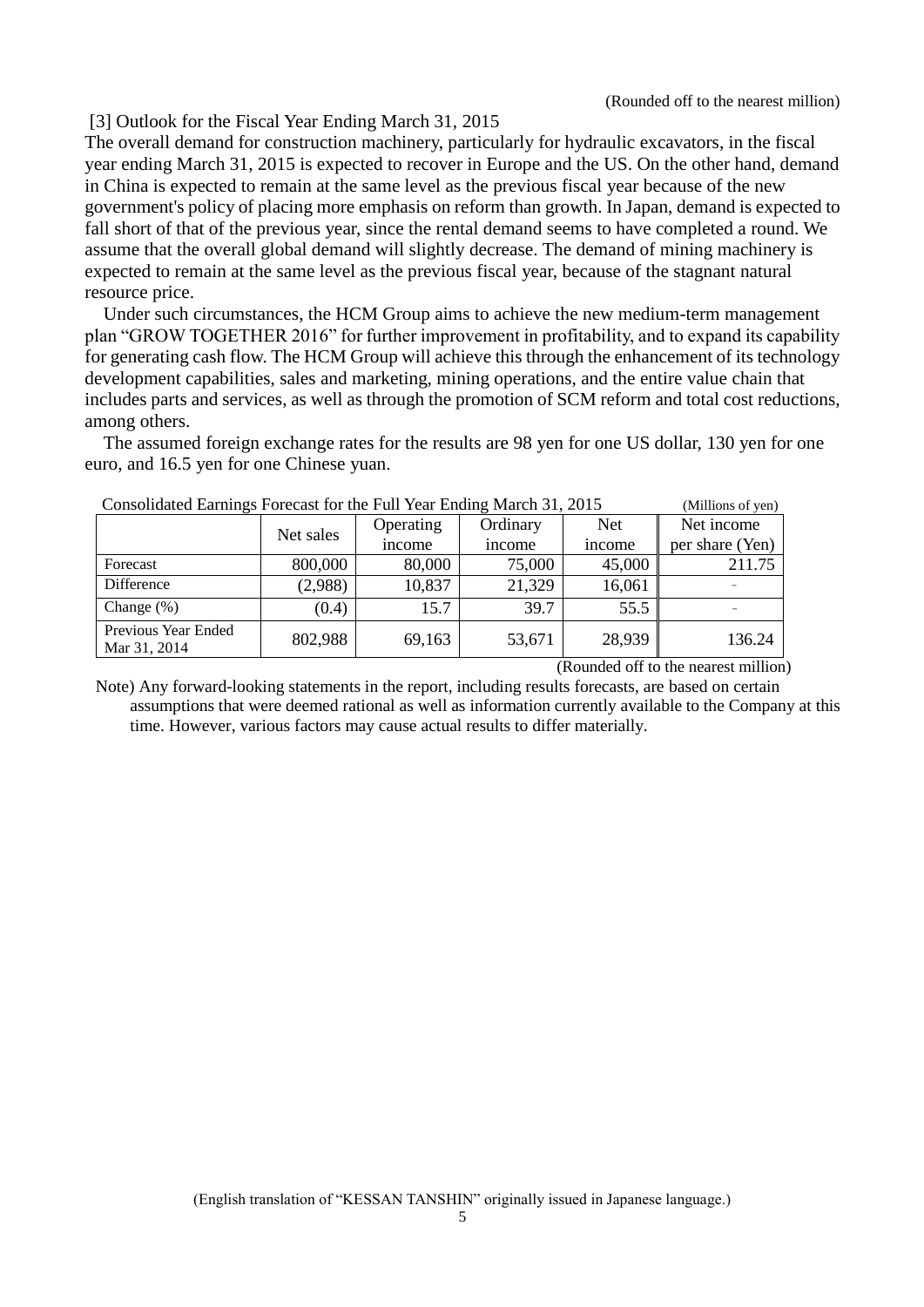## (2) Analysis of Financial Conditions

[1] Status of Assets, Liabilities and Net Assets

#### (a) Assets

Current assets at the end of the fiscal year amounted to ¥718,937 million, a decrease of 2.0%, or ¥14,882 million from the previous fiscal year-end. This was due mainly to a decrease of ¥9,287 million in cash and deposit and ¥5,588 million yen in the total of accounts receivable (notes and accounts receivable, lease receivable and investment asset).

Fixed assets increased 0.6%, or ¥2,172 million from the end of the previous fiscal year to ¥368,254 million.

As a result, total assets decreased 1.2% or ¥12,710 million from the previous fiscal year-end to ¥1,087,191 million.

#### (b) Liabilities

Current liabilities at the end of the fiscal year amounted to ¥ 446,960 million, a decrease of 0.1%, or ¥295 million from the previous fiscal year-end.

Non-current liabilities decreased 18.4%, or ¥43,384 million from the previous fiscal year-end to ¥192,591 million. This was mainly due to a decrease of ¥ 30,000 million in bonds caused by transferring bonds to bonds redeemable within one year, and a decrease of ¥18,671 million in long-term debt.

As a result, total liabilities decreased 6.4% or ¥43,679 million from the previous fiscal year-end to ¥639,551 million.

#### (c) Net Assets

Net assets increased 7.4%, or ¥30,969 million from the previous fiscal year-end to ¥447,640 million. This was mainly due to net income in this fiscal year amounting to ¥5,475 million, and an increase of ¥15,502 million in foreign currency translation adjustments.

#### [2] Analysis on Status of Consolidated Cash Flows

Cash and cash equivalents at the end of the year totaled ¥53,676 million, a decrease of ¥12,946 million from the end of the previous fiscal year. Factors relating to each cash flow category were as follows:

#### [Cash Flows from Operating Activities]

Factors that increased cash included ¥52,775 million in income before income taxes and minority interests, ¥37,405 million in depreciation and amortization, and ¥26,006 million in decrease in notes and accounts receivable (including lease receivable). Factors that reduced cash included the ¥12,851 million in decrease in notes and accounts payable, ¥16,142 million in increase in purchase of property held for lease, and ¥19,385 million of income taxes payment.

As a result, cash flows from operating activities amounted to ¥92,324 million, by ¥32,359 million increase from the previous fiscal year.

#### [Cash Flows from Investing Activities]

Net cash used in investing activities for this fiscal year was ¥36,724 million, a decrease of ¥356 million from the previous fiscal year, mainly due to an outlay of ¥38,705 for acquisition of property, plant and equipment.

As a result, free cash flows, the sum of cash flows from operating activities and cash flows from investing activities, amounted to an inflow of ¥55,600 million.

#### [Cash Flows from Financing Activities]

Net cash used in financing activities totaled ¥72,174 million. This was due mainly to outflows of ¥37,504 million in net decreased/increased short-term debt, ¥9,118 million in interests paid and ¥12,832 million in dividends paid.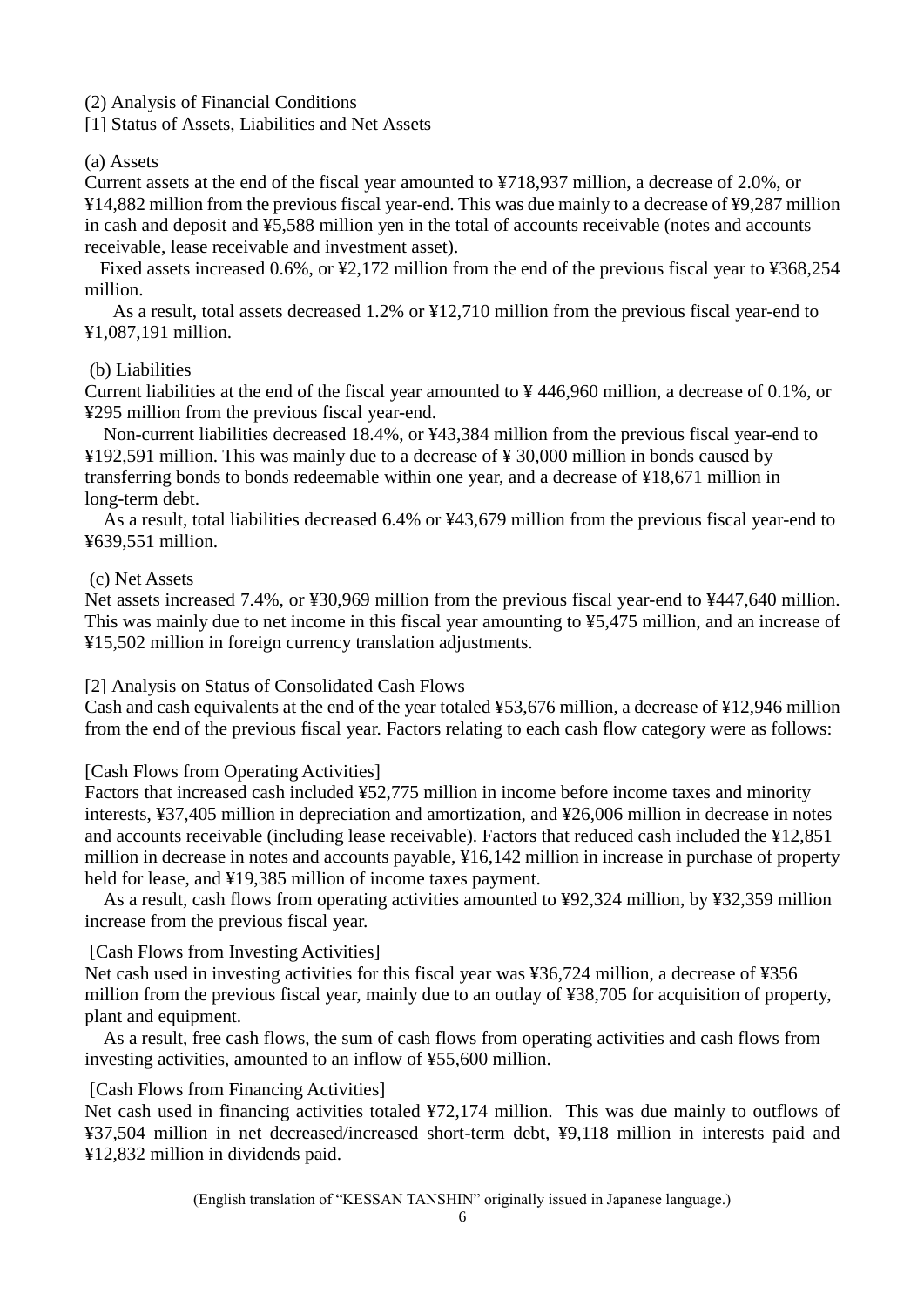(Reference) The following table describes HCM's cash flow indicator indices:

|                                                               | March 2011 | March 2012 | March 2013 | March 2014 |
|---------------------------------------------------------------|------------|------------|------------|------------|
| Equity ratio $(\%)$                                           | 32.4       | 29.7       | 32.8       | 35.7       |
| Equity ratio on market price basis (%)                        | 49.5       | 35.7       | 39.1       | 38.9       |
| Interest-bearing debt to operating cash flows<br>ratio $(\%)$ | 12.0       | 35.1       | 6.6        | 3.9        |
| Interest coverage ratio (times)                               |            |            | 5.1        | 10.1       |

Notes:

Equity ratio: Total equity/total assets

Equity ratio on market price basis: Share market price/total assets

Interest-bearing debt to operating cash flows ratio: Interest-bearing debt/cash flows from operating activities

Interest coverage ratio: Cash flows from operating activities/interest payments

1. Indices are calculated using consolidated figures.

2. Share market price is calculated by multiplying the closing price at the end of the period by the number of outstanding shares at the end of the period (after excluding treasury stock).

3. Cash flows from operating activities reflect cash flows from operating activities as detailed in the Consolidated Statements of Cash Flows. Interest-bearing debt reflects all debt for which the Company is paying interest as detailed in the Consolidated Balance Sheets. Interest payments reflect interest paid as detailed in the Consolidated Statements of Cash Flows.

(3) Principles Regarding Appropriation of Earnings and Dividends for the Year under Review and the Fiscal Year Ending March 31, 2015

To establish a solid position in global construction machinery markets, HCM will maintain and strengthen its financial structure and work to bolster its internal reserves while considering implementation plans for upfront investments, including investments for technology development and facilities based on medium- and long-term business strategies. At the same time, HCM will pay dividends linked to its consolidated business results in accordance with a policy of maintaining stable dividends, with a target payout ratio of at least 20%.

With the aim of enabling the execution of a flexible capital policy, HCM will acquire treasury shares in consideration of necessity, financial conditions, and stock price movement.

At the Meeting of the Board of Directors scheduled for May 23, 2014, a resolution for cash dividends per share of ¥25 for the fiscal year ended March 31, 2014 will be proposed. As a result, cash dividends for the entire fiscal year ended March 31, 2014 will amount to ¥50 per share.

As for dividends for the fiscal year ending March 2015, we aim to pay ¥30 per share for interim dividends and ¥30 per share for year-end dividends -a total of ¥60 per share annually.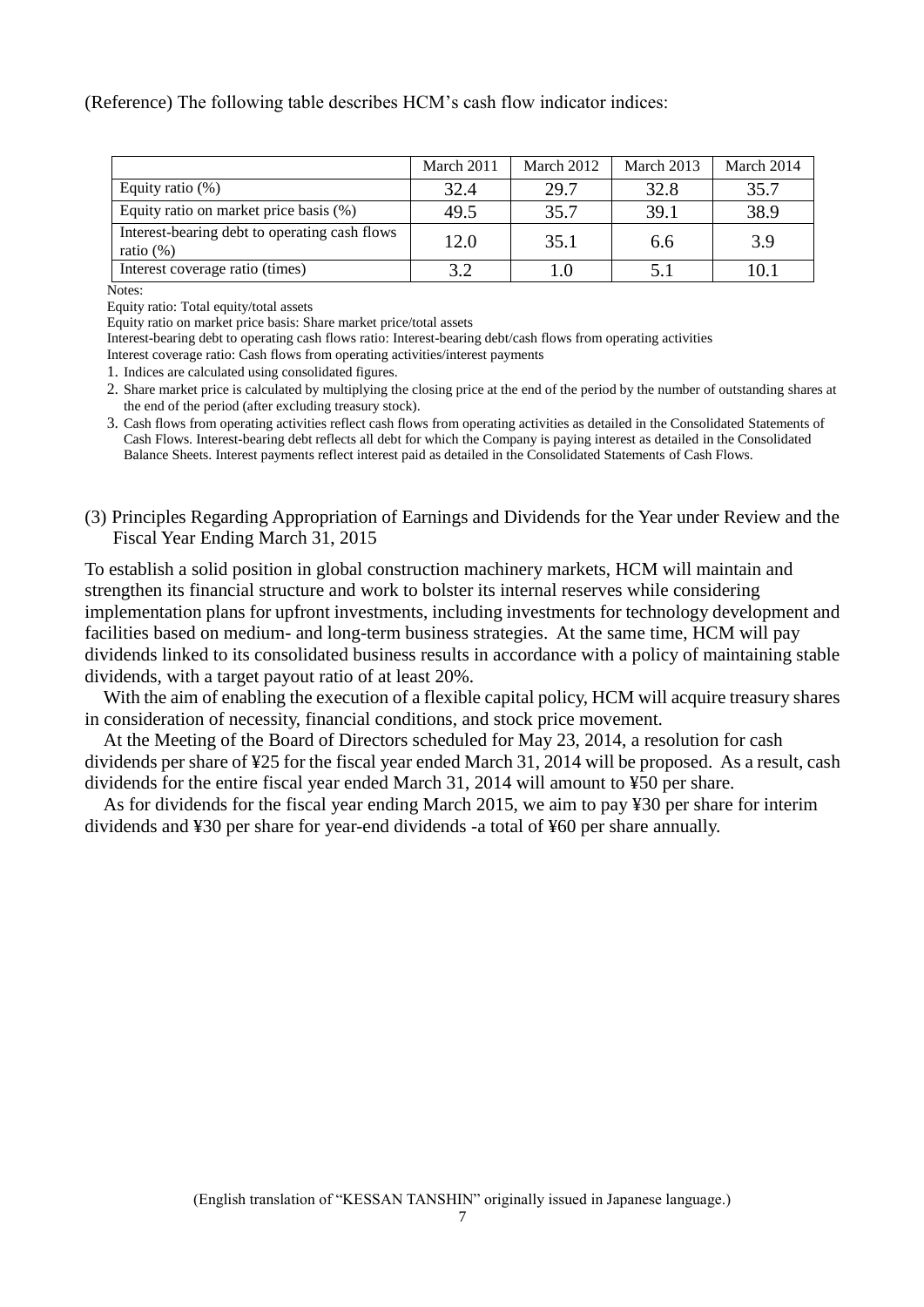# (4) Business Risks

The HCM Group carries out its operations in regions throughout the world and executes its business in a variety of fields such as production, sales and finance, etc. Accordingly, the HCM Group's business activities are subject to the effects of a wide range of risks. The HCM Group has identified the following primary risks based on currently available information.

# 1. Market Conditions

Under HCM Group's business activities, demand is heavily dependent on public investment such as infrastructure development and private investment including the development of natural resources, real estates, etc. The HCM Group's business generally is affected by cyclical changes in the world economy and other rapidly changing factors, which may lead to much lower demand. A decrease in the product price because of the competitive environment, and a decrease in productivity at factories due to declining demand may affect the sales and profit of the HCM Group.

# 2. Foreign Currency Exchange Rate Fluctuations

The sales that HCM Group derived from outside Japan accounted for 71.1% this fiscal year, largely exceeding those derived in Japan. A substantial portion of its overseas sales were affected by foreign currency exchange rate fluctuations. In general, an appreciation of the Japanese yen against another currency such as the US dollar, European Euro or Chinese Yuan, which are our main settlement currencies, would adversely affect HCM Group's operational results. The HCM Group strives to alleviate the effect of such foreign currency exchange rate fluctuations by, for example, enlarging the portion of local production, promotion of parts import via international purchasing, and hedging activities. Despite our efforts, if the rates fluctuate beyond our projected range, our operational results may be adversely affected.

# 3. Fluctuations in Financial Markets

While the HCM Group is currently working on improving the efficiency of its assets to reduce its interest-bearing debt, its aggregate short- and long-term interest bearing debts were approximately 363,400 million JPY as of March 31, 2014. Although the HCM Group has strived to reduce the effect of interest rate fluctuations by procuring funds at fixed interest rates, an increase in interest rates may increase the interest expenses with respect to its interest-bearing debt subject to floating interest rates, thereby adversely affecting HCM Group's operational results. In addition, fluctuations in the financial markets, such as fluctuations in the fair value of marketable securities and interest rates, may also increase the unfunded obligation portion of HCM Group's pension plans or pension liabilities, which may result in an increase in pension expenses. Such an increase in interest expenses and pension expenses may adversely affect HCM Group's operational results and financial condition.

# 4. Procurement and Production

The HCM Group's procurement of parts and materials for its products accounts for a large portion of our manufacturing costs, and its procurement is exposed to the fluctuations in commodity prices. Price increases in commodities may increase the costs of materials as well as the manufacturing costs. In addition, the shortage of product parts and materials may make it difficult for the HCM Group to engage in the timely procurement of parts and materials, thereby lowering the HCM Group's production efficiency. In an effort to reduce any adverse effect on its business as a result of an increase in material costs, the HCM Group plans to reduce other costs via VEC (Value Engineering for Customers) activities,

8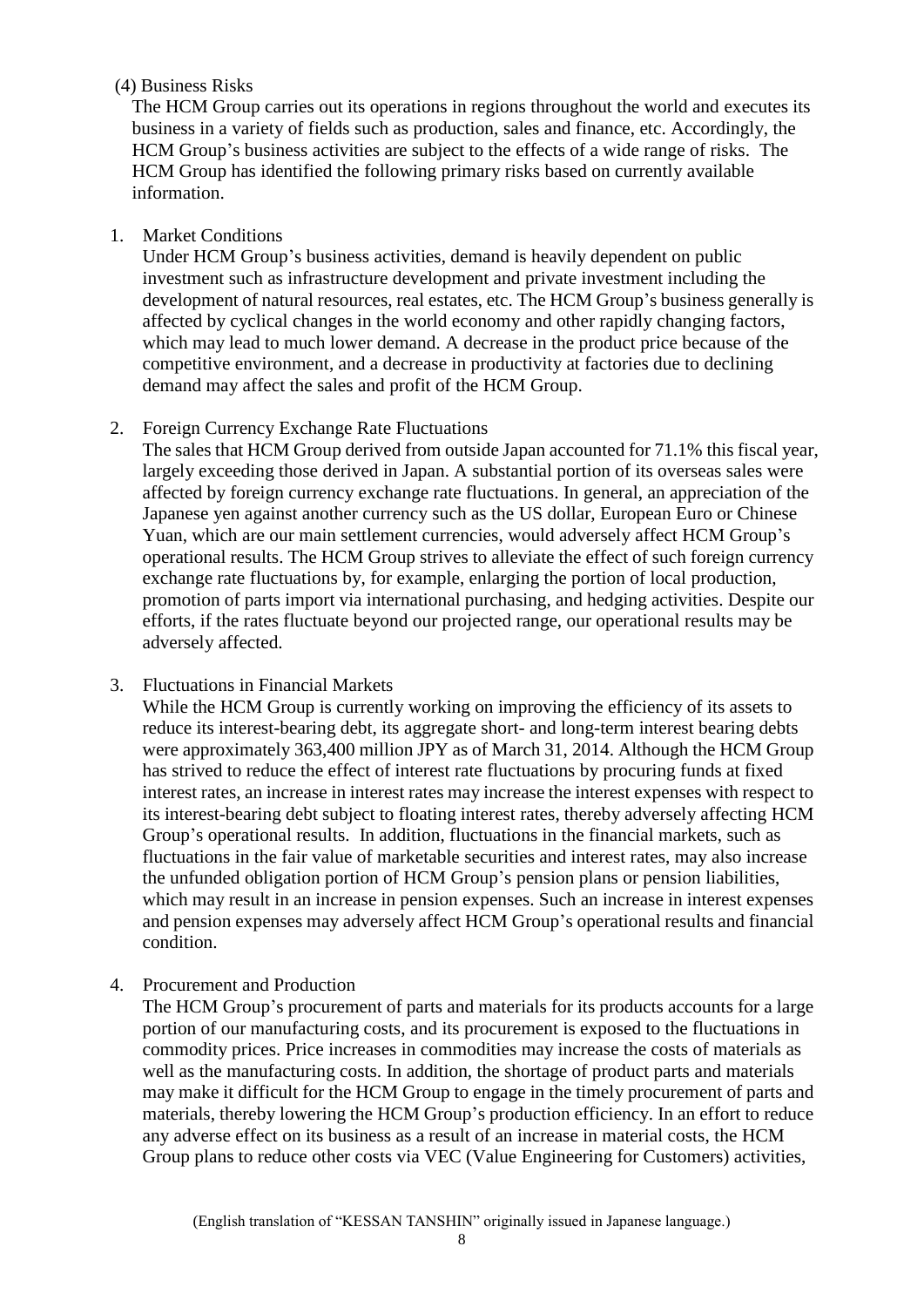and pass on the increase in material costs to the product prices, setting to the level of performance advantages compared with the previous model, introduction of the new model with additional new functions, etc. The HCM Group plans to minimize the effects of a shortage in product parts or materials and production matters by promoting closer collaboration among all of its related business divisions and suppliers. However, if the increases in commodity prices were to exceed the HCM Group's expectations or a prolonged shortage of materials and parts were to occur, the HCM Group's operational results may be adversely affected.

5. Credit Management

The HCM Group's main products, construction machineries, are sold via sales financing, such as installment sales, finance leasing, etc., and we set up a department to engage in credit management of the overall group. However, many different customers utilize our sales financing, and if bad-debt situations occur due to the degradation of the customers' financial conditions, it may adversely affect the HCM Group's operational results and financial results.

# 6. Public Laws and Tax Practices

The HCM Group's business operations are required to comply with increasingly stringent political measures, official restrictions, tax practices, legal laws and regulations, etc. For example, in the numerous countries in which the group operates, we are required to comply with restrictions or regulations such as authorizations for business operations and investments, limitations and rules regarding imports and exports, and to be covered by the laws and ordinances on monopoly prohibition, patents, intellectual properties, consumers, the environment and recycling, conditions of employment, taxation, etc.

If such existing laws or regulations were to be amended or tightened, the group may be required to incur increased costs and to make further capital expenditures to comply with such new standards. Such additional environmental compliance costs may adversely affect the group's operational results.

7. Product Liability

While the HCM Group endeavors to sustain and improve the quality and reliability of its operations and products based on stringent standards established internally by the HCM Group, it may face product liability claims or become exposed to other liabilities if unexpected defects in its products result in accidents. If the costs of addressing such claims or other liabilities are not covered by the HCM Group's existing insurance policies, we may be required to bear the cost thereto, which may adversely affect its financial condition.

8. Alliances and Collaborative Relationships

The HCM Group has entered into various alliances and collaborative relationships with distributors, suppliers and other companies in its industry to reinforce its international competitiveness. Through such arrangements, the HCM Group is working to improve its product development, production, sales and service capabilities. While the HCM Group expects its alliances and collaborative relationships to be successful, the HCM Group's failure to attain the expected results or the termination of such alliances or collaborative relationships may adversely affect the HCM Group's operational results.

9. Information Security, Intellectual Property and Other Matters The HCM Group may obtain confidential information concerning its customers and individuals in the normal course of its business. The HCM Group also holds confidential business and technological information. The HCM Group maintains such confidential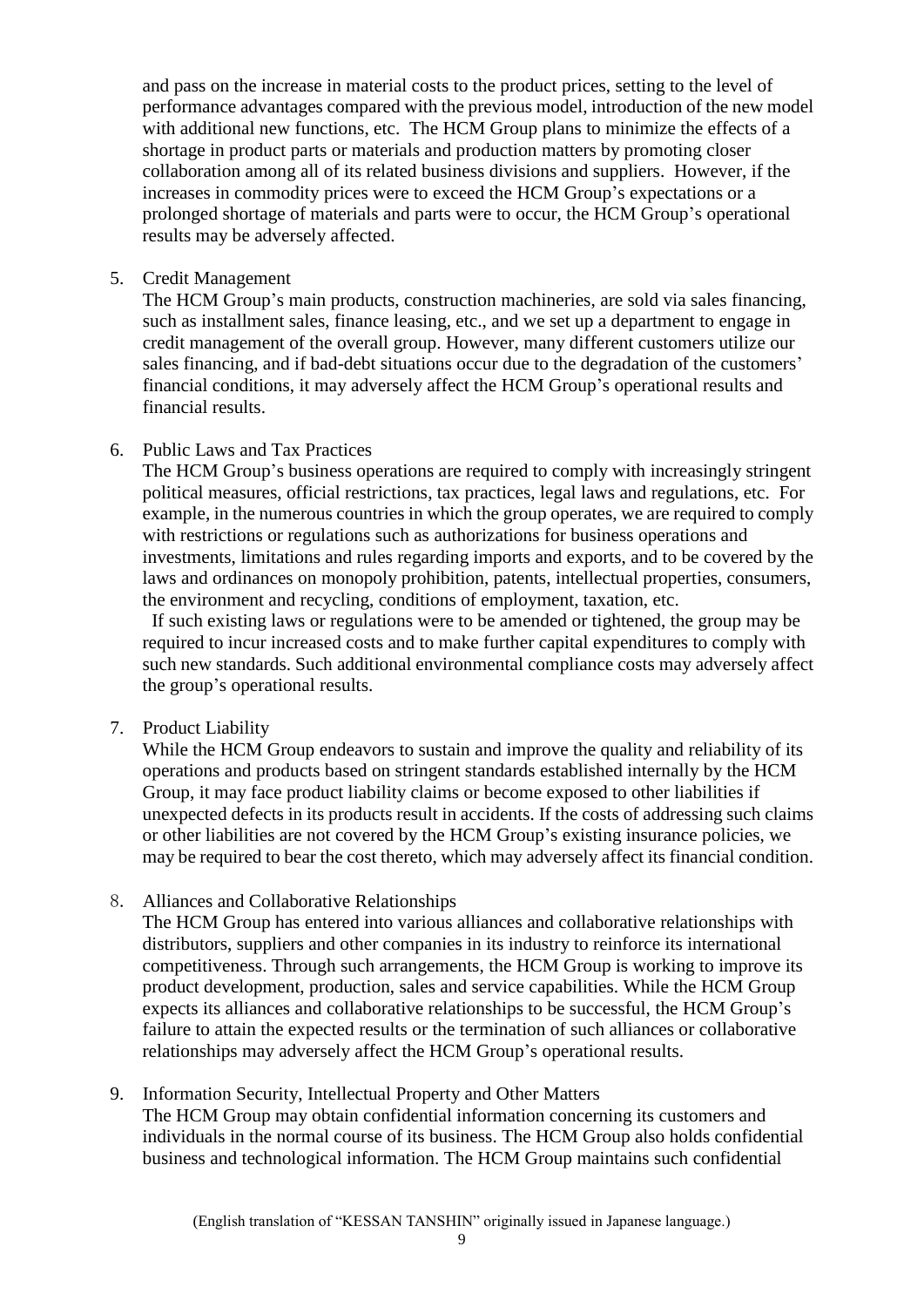information with the utmost care. To safeguard such confidential information from unauthorized access, tampering, destruction, leakage, losses and other damage, the HCM Group employs appropriate safety measures, including implementing technological safety measures and strengthening its information management capabilities.

If a leak of confidential information occurred, the reputation of the HCM Group may become damaged and customers may lose confidence in the HCM Group. In addition, the HCM Group's intellectual property may be infringed upon by a third party, or a third party may claim that the HCM Group is liable for infringing on such third party's intellectual property rights.

#### 10. Natural Disasters

The HCM Group conducts its business operations on a global scale and operates and maintains development, production, supply and other business facilities in many countries. Natural disasters, such as earthquakes and floods, wars, terrorist acts, accidents, or interference by third parties in regions in which the HCM Group operates may cause extensive damage to one or more of its facilities and disrupt operations, the procurement of materials and parts or the production and supply of the HCM Group's products and other services. Such delays or disruptions may adversely affect the HCM Group's operational results.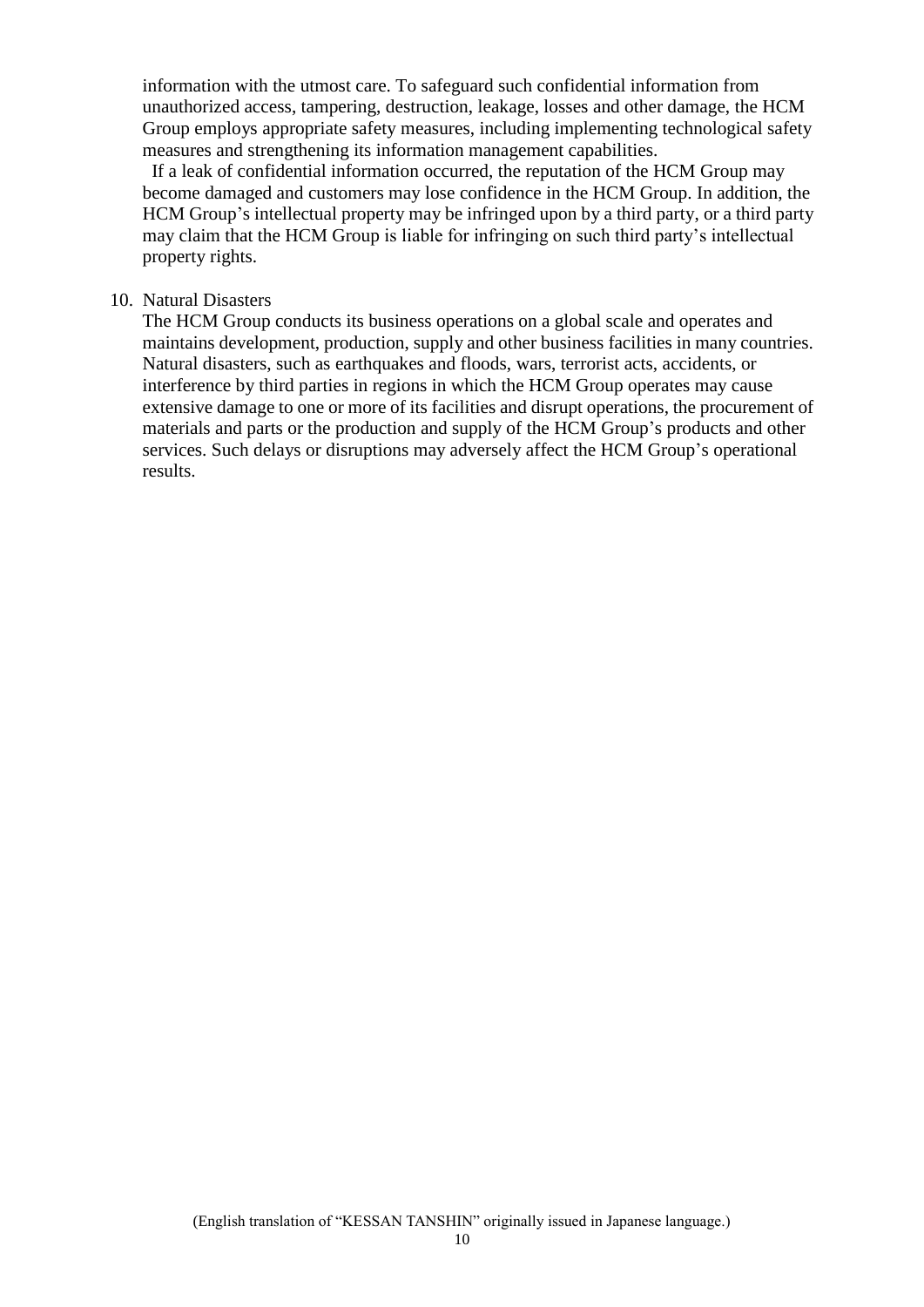## **2. Status of the Corporate Group**

As outlined below, the consolidated Group consists of Hitachi Construction Machinery, its parent company, its 46 subsidiaries and its 17 affiliates. Its business mainly involves the manufacture, sale, service and leasing of construction machinery.

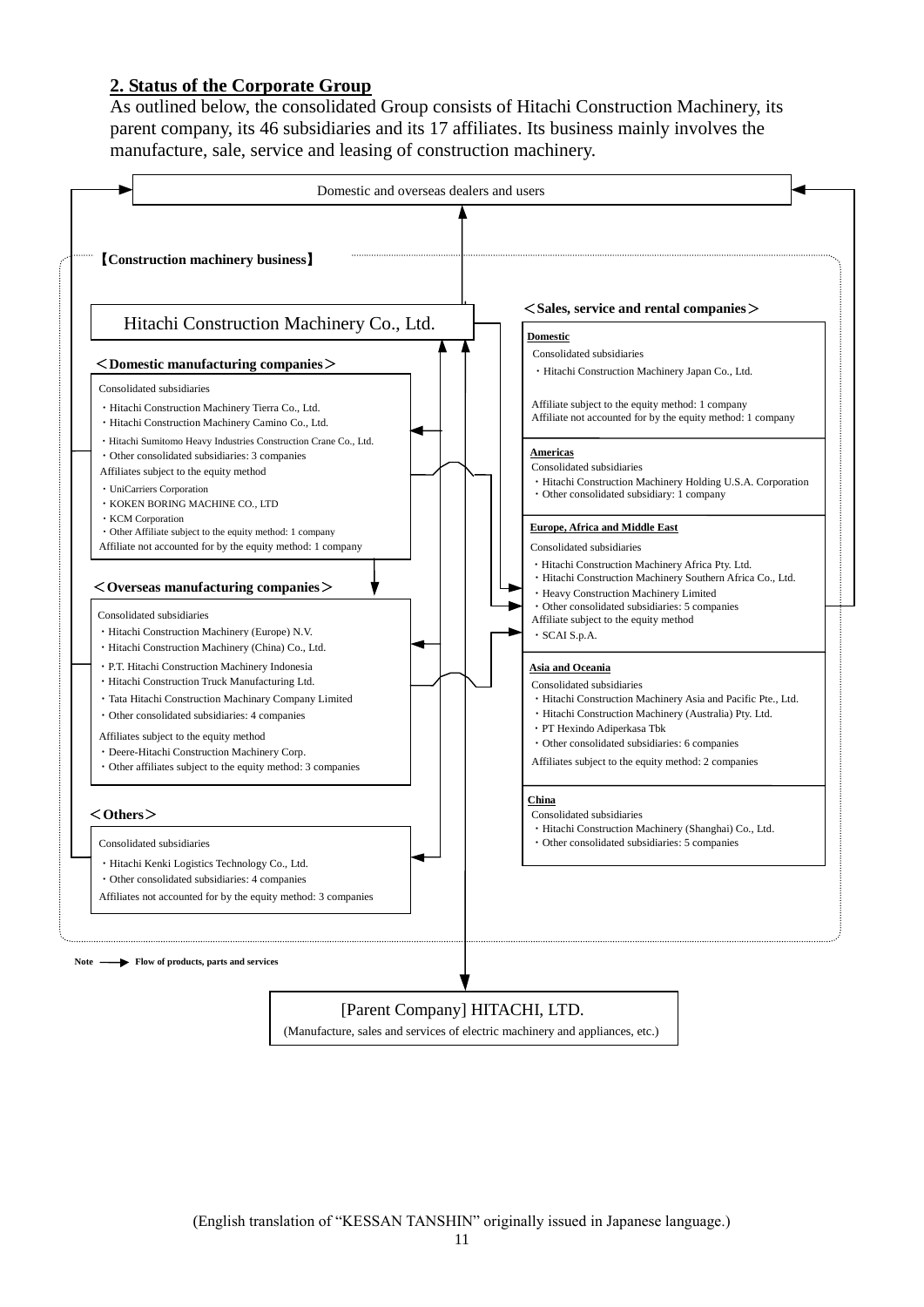# **3. Management Policy**

## (1) Basic Management Policy

The HCM Group pursues business competitiveness and group management capabilities by advocating "trust and differentiation." We aim to enhance our capabilities for generating cash flow and thereby maximize our profitability. In so doing, we strive to increase corporate and shareholder value.

To ensure our ability to achieve these objectives, we would put strong emphasis on and share the Kenkijin Sprit\*\* as the group-wide value standards and code of conduct. We aim to achieve 2020 VISION—"Close and Reliable Partner anywhere on the Earth with Best Solutions through Kenkijin Spirit"—by implementing various measures along the three axes of hardware, solutions and regions, as well as by continuously providing reliable solutions. Accordingly, we contribute to the sustainable development of our customer and each region.

### \*\*Kenkijin Sprit:

In pursuing our vision and principles, it is important to achieve the goals of the HCM Group's medium to long-term vision and medium-term management plan while responding to the demands of society in areas such as compliance and corporate social responsibility (CSR). The actions of each individual employee are the driving force behind these efforts. If these actions are in line with shared values and guiding principles, we can pursue our goals while making the most of each employee's ideas and initiatives. The Kenkijin Sprit codifies these shared values and guiding principles, to embody the attitude of a Kenkijin.

# (2) Mid-to-Long-Term Management Strategies and Issues to be Addressed

While the market for construction and mining machinery is growing in the mid-to-long term, there are significant short-term market fluctuations. In order to anticipate these market fluctuations, the HCM Group promotes enhancement of our marketing capabilities and the SCM reform. Furthermore, the Group strengthens the mining operation and the entire value chain focusing on parts and service operation, and strives to overcome the various management challenges for establishing strong corporate culture to prevail in the highly competitive market.

# 1) Hard (Product) Strategies

We will enhance our developmental marketing capabilities to respond to diverse regional needs, while building a structure of global research and development structure. We would attain environmental responsiveness including emission reduction as well as differentiated products with the high standard of fuel efficiency, safety and economic efficiency, in light of growing customer needs, by utilizing technology and ICT of the Hitachi Group. Moreover, we will improve the development efficiency by module development and conducting preliminary quality analysis.

#### 2) Soft Strategies

For further enhancement of support service covering the whole life cycle of the product, we aim at maximizing the profit in conjunction with providing fine service through global development of "ConSite" making the full use of ICT and "Global e-Service", enhanced retail business, distribution of used machineries, and expansion of finance program.

#### 3) Regional Strategy

We intend to expand our presence in each region with regional business operations to meet the diversifying markets, through community-based operation with speed and efficiency. In addition, we enhance development of specification for each region, organically utilize local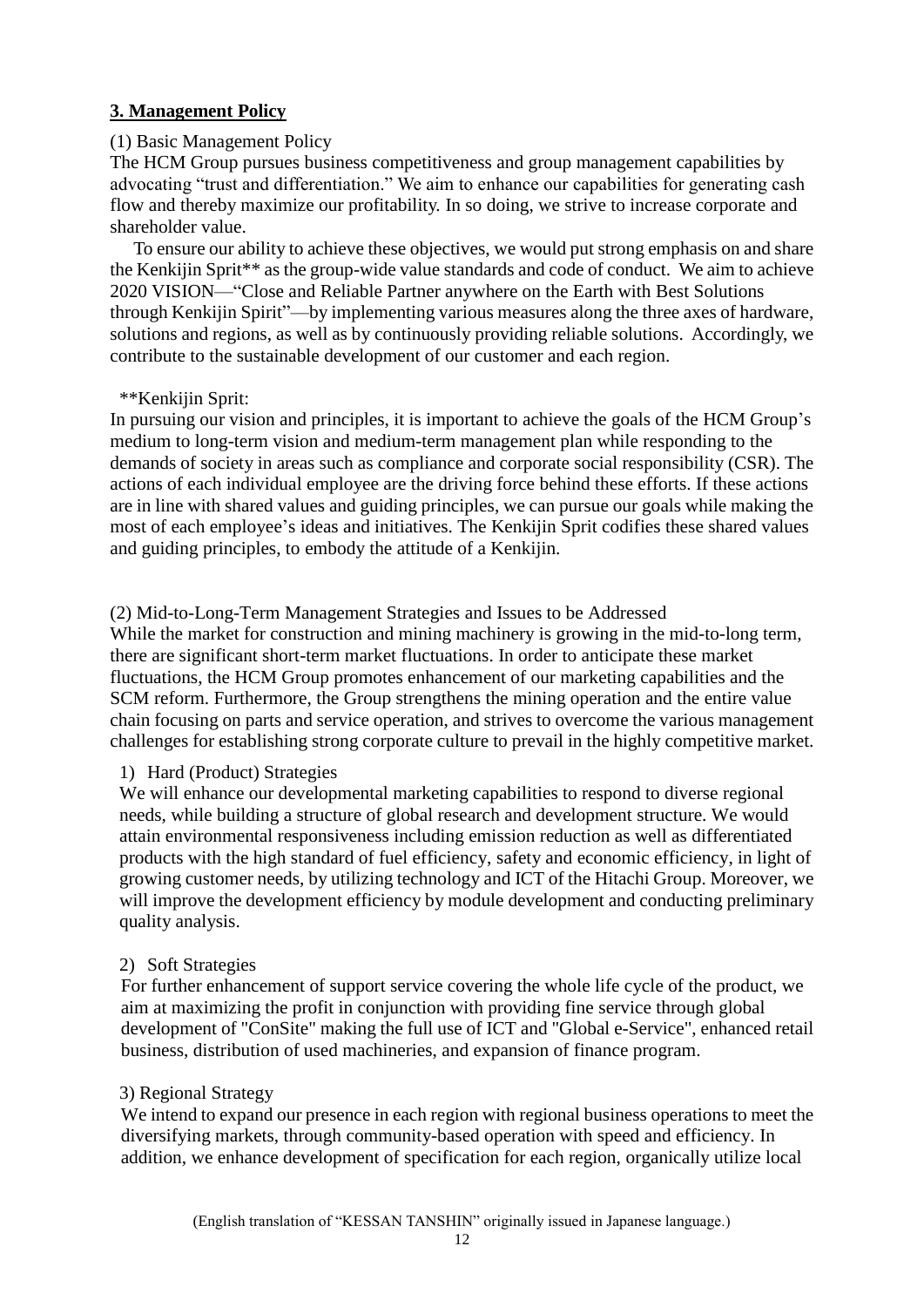manufacturing base, and further enhance the support for sales dealers.

#### 4) Global Management Operation

We will pursue human resource development and promote workplace diversity. We will also focus on effective delegation of tasks, strengthening corporate governance, respecting quality with MonoZukuri (craftsmanship), cost competitiveness, our SCM Reforms, and our strategic CSR activities—all in accordance with the further globalization of the HCM Group.. By devoting ourselves to these goals, we increase the efficiency of our management and establish a foundation to prevail in the market.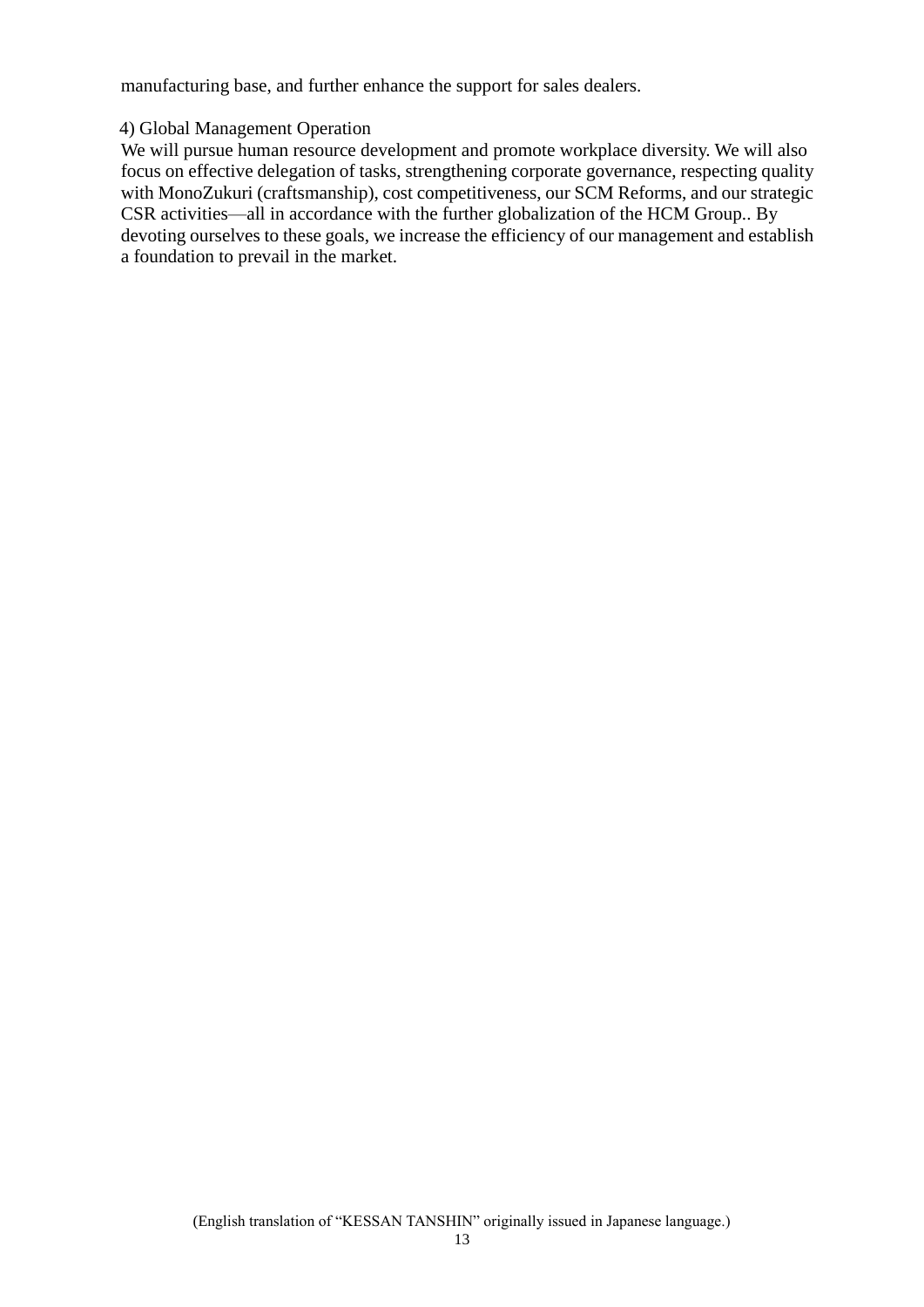# **4. Consolidated Financial Statements**

| (1) Consolidated Balance Sheets         |                   |                                                           | (Millions of yen) |
|-----------------------------------------|-------------------|-----------------------------------------------------------|-------------------|
|                                         | As of             | Current fiscal year-end Previous fiscal year-end<br>As of | $(A)-(B)$         |
|                                         | Mar. 31, 2014 (A) | Mar. 31, 2013 (B)                                         |                   |
| <b>ASSETS</b>                           |                   |                                                           |                   |
| <b>Current assets</b>                   |                   |                                                           |                   |
| Cash and bank deposits                  | 53,353            | 62,640                                                    | (9, 287)          |
| Notes and accounts receivable           | 212,585           | 204,918                                                   | 7,667             |
| Lease receivables and investment assets | 90,033            | 103,288                                                   | (13,255)          |
| Merchandise and manufactured goods      | 248,586           | 239,643                                                   | 8,943             |
| Work in process                         | 51,059            | 54,125                                                    | (3,066)           |
| Materials and supplies                  | 21,627            | 21,143                                                    | 484               |
| Deferred tax assets                     | 11,186            | 13,903                                                    | (2,717)           |
| Other                                   | 40,208            | 42,108                                                    | (1,900)           |
| Less: Allowance for doubtful accounts   | (9,700)           | (7, 949)                                                  | (1,751)           |
| Total current assets                    | 718,937           | 733,819                                                   | (14, 882)         |
| <b>Non-current assets</b>               |                   |                                                           |                   |
| Property, plant and equipment           |                   |                                                           |                   |
| Property held for lease (net)           | 49,320            | 42,791                                                    | 6,529             |
| Buildings and structures (net)          | 95,699            | 86,531                                                    | 9,168             |
| Machinery, equipment and vehicles (net) | 68,358            | 62,770                                                    | 5,588             |
| Tools, furniture and fixtures (net)     | 6,265             | 6,449                                                     | (184)             |
| Land                                    | 57,760            | 55,544                                                    | 2,216             |
| Construction in progress                | 11,545            | 17,110                                                    | (5, 565)          |
| Net property, plant and equipment       | 288,947           | 271,195                                                   | 17,752            |
| <b>Intangible assets</b>                |                   |                                                           |                   |
| Software                                | 12,793            | 17,802                                                    | (5,009)           |
| Goodwill                                | 5,224             | 10,457                                                    | (5,233)           |
| Other                                   | 4,710             | 4,402                                                     | 308               |
| Total intangible assets                 | 22,727            | 32,661                                                    | (9,934)           |
| <b>Investments and other assets</b>     |                   |                                                           |                   |
| Investments in securities               | 33,345            | 27,086                                                    | 6,259             |
| Other                                   | 23,570            | 35,658                                                    | (12,088)          |
| Less: Allowance for doubtful accounts   | (335)             | (518)                                                     | 183               |
| Total investments and other assets      | 56,580            | 62,226                                                    | (5,646)           |
|                                         |                   |                                                           |                   |
| Total non-current assets                | 368,254           | 366,082                                                   | 2,172             |
| <b>Total assets</b>                     | 1,087,191         | 1,099,901                                                 | (12,710)          |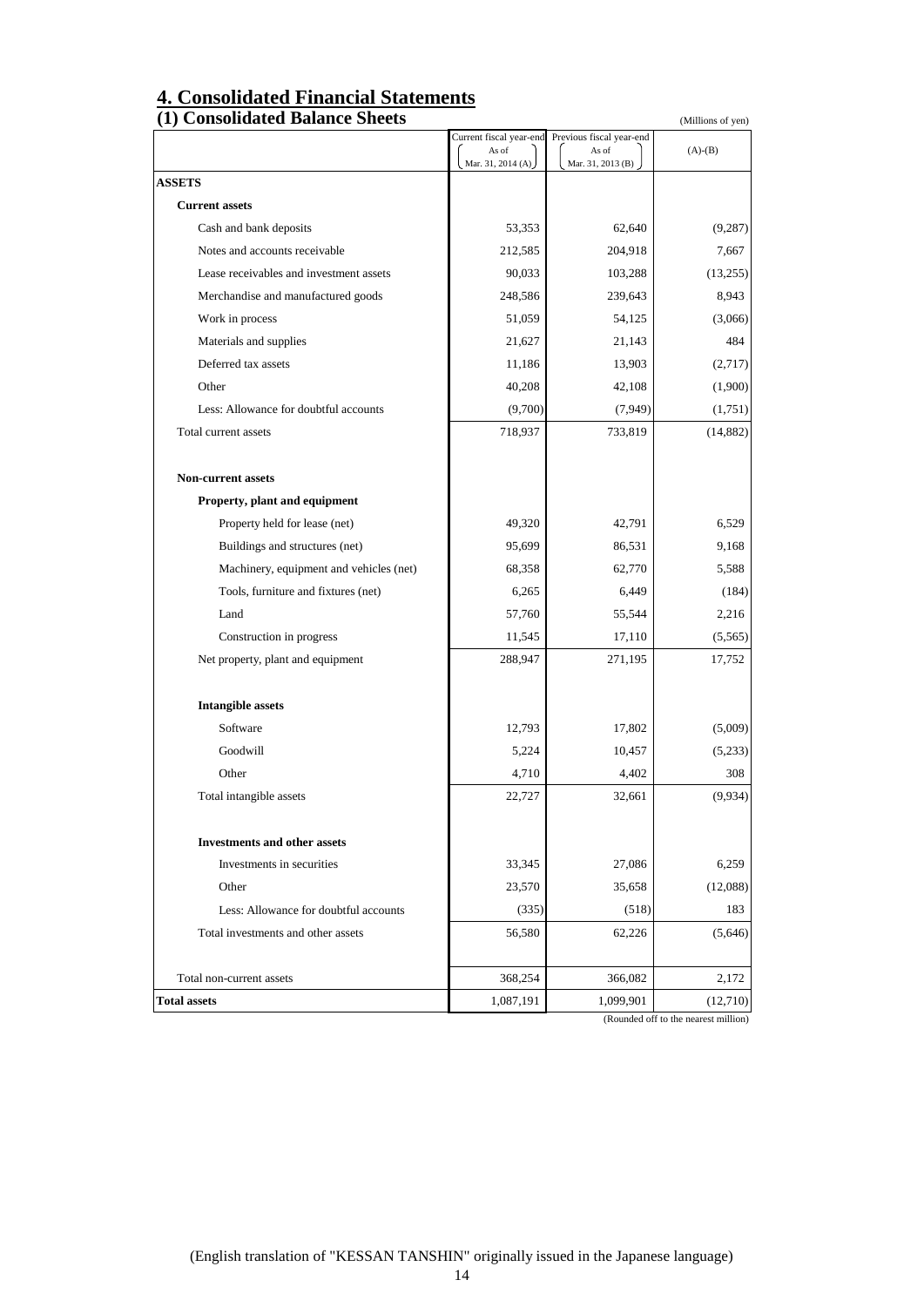(Millions of yen)

|                                              | Current fiscal year-end<br>As of | Previous fiscal year-end<br>As of | $(A)-(B)$ |
|----------------------------------------------|----------------------------------|-----------------------------------|-----------|
|                                              | Mar. 31, 2014 (A)                | Mar. 31, 2013 (B)                 |           |
| <b>LIABILITIES</b>                           |                                  |                                   |           |
| <b>Current liabilities</b>                   |                                  |                                   |           |
| Notes and accounts payable                   | 143,134                          | 149,128                           | (5,994)   |
| Short-term loans                             | 181,801                          | 192,821                           | (11,020)  |
| Current portion of bonds                     | 30,000                           |                                   | 30,000    |
| Income taxes payable                         | 8,699                            | 14,563                            | (5,864)   |
| Other                                        | 83,326                           | 90,743                            | (7, 417)  |
| Total current liabilities                    | 446,960                          | 447,255                           | (295)     |
| <b>Non-current liabilities</b>               |                                  |                                   |           |
| <b>Bonds</b>                                 | 20,000                           | 50,000                            | (30,000)  |
| Long-term loans                              | 131,610                          | 150,281                           | (18,671)  |
| Lease obligations                            | 15,942                           | 9,984                             | 5,958     |
| Provision for retirement benefits            |                                  | 8,913                             | (8,913)   |
| Net defined benefit liability                | 12,563                           |                                   | 12,563    |
| Other                                        | 12,476                           | 16,797                            | (4,321)   |
| Total non-current liabilities                | 192,591                          | 235,975                           | (43, 384) |
| <b>Total liabilities</b>                     | 639,551                          | 683,230                           | (43,679)  |
| <b>NET ASSETS</b>                            |                                  |                                   |           |
| Shareholders' equity                         |                                  |                                   |           |
| Common stock                                 | 81,577                           | 81,577                            |           |
| Capital surplus                              | 84,893                           | 84,500                            | 393       |
| Retained earnings                            | 220,122                          | 199,779                           | 20,343    |
| Treasury stock                               | (3,237)                          | (3,982)                           | 745       |
| Total shareholders' equity                   | 383,355                          | 361,874                           | 21,481    |
| Accumulated other comprehensive income       |                                  |                                   |           |
| Net unrealized gains on securities           | 3,746                            | 3,056                             | 690       |
| Deferred losses on hedges                    | (282)                            | (2, 323)                          | 2,041     |
| Foreign currency translation adjustments     | 14,058                           | (1, 444)                          | 15,502    |
| Remeasurements of defined benefit plans      | (12, 496)                        |                                   | (12, 496) |
| Total accumulated other comprehensive income | 5,026                            | (711)                             | 5,737     |
| Subscription rights to shares                | 766                              | 766                               |           |
| <b>Minority interests</b>                    | 58,493                           | 54,742                            | 3,751     |
| Total net assets                             | 447,640                          | 416,671                           | 30,969    |
| <b>Total liabilities and net assets</b>      | 1,087,191                        | 1,099,901                         | (12,710)  |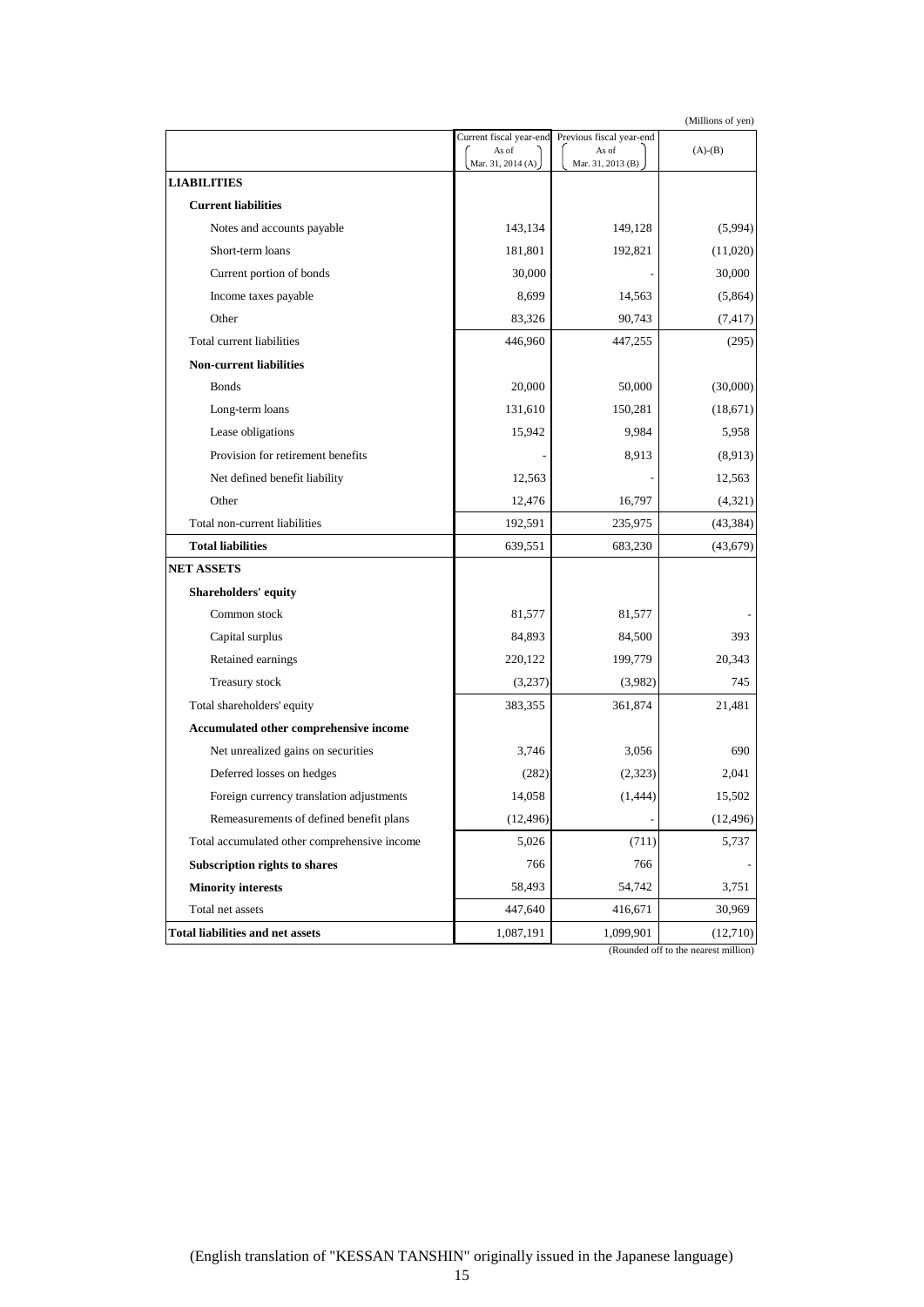#### **(2) Consolidated Statements of Income and Comprehensive Income Consolidated Statements of Income** (Millions of yen) **Consolidated Statements of Income**

|                                                       | Current fiscal year                     | Previous fiscal year                    |                         |
|-------------------------------------------------------|-----------------------------------------|-----------------------------------------|-------------------------|
|                                                       | For the year ended<br>Mar. 31, 2014 (A) | For the year ended<br>Mar. 31, 2013 (B) | $(A)/(B)\times 100$ (%) |
|                                                       |                                         |                                         | %                       |
| <b>Net sales</b>                                      | 802,988                                 | 772,355                                 | 104                     |
| <b>Cost of sales</b>                                  | 573,501                                 | 566,180                                 | 101                     |
| Gross profit                                          | 229,487                                 | 206,175                                 | 111                     |
| Selling, general and administrative expenses          |                                         |                                         |                         |
| Packing and shipping expenses                         | 20,951                                  | 19,870                                  | 105                     |
| Employees' salaries                                   | 38,695                                  | 40,664                                  | 95                      |
| R&D expenses                                          | 16,734                                  | 16,681                                  | 100                     |
| Other                                                 | 83,944                                  | 77,464                                  | 108                     |
| Total selling, general and administrative expenses    | 160,324                                 | 154,679                                 | 104                     |
| <b>Operating income</b>                               | 69,163                                  | 51,496                                  | 134                     |
| Non-operating income                                  |                                         |                                         |                         |
| Interest income                                       | 3,772                                   | 2,894                                   | 130                     |
| Interest income from installment sales                | 289                                     | 275                                     | 105                     |
| Dividends income                                      | 357                                     | 328                                     | 109                     |
| Subsidy income                                        | 1,003                                   | 1,135                                   | 88                      |
| Other                                                 | 3,391                                   | 3,950                                   | 86                      |
| Total non-operating income                            | 8,812                                   | 8,582                                   | 103                     |
| <b>Non-operating expenses</b>                         |                                         |                                         |                         |
| Interest expenses                                     | 9,122                                   | 11,672                                  | 78                      |
| Foreign exchange losses, net                          | 9,318                                   | 6,844                                   | 136                     |
| Losses on equity in earnings of affiliated companies  | 253                                     | 646                                     | 39                      |
| Other                                                 | 5,611                                   | 4,525                                   | 124                     |
| Total non-operating expenses                          | 24,304                                  | 23,687                                  | 103                     |
| <b>Ordinary income</b>                                | 53,671                                  | 36,391                                  | 147                     |
| <b>Extraordinary Income</b>                           |                                         |                                         |                         |
| Gains on sales of property, plant and equipment       | 2,101                                   |                                         |                         |
| Gains on sales of securities                          |                                         | 972                                     |                         |
| Gains on sales of subsidiaries and affiliates' stocks | 43                                      |                                         |                         |
| Gains on changes in equity interest                   |                                         | 9,904                                   |                         |
| Total Extraordinary Income                            | 2,144                                   | 10,876                                  | 20                      |
| <b>Extraordinary losses</b>                           |                                         |                                         |                         |
| Business structure improvement expenses               | 156                                     | 565                                     | 28                      |
| Losses on sales of securities                         |                                         | 8                                       |                         |
| <b>Impairment</b> losses                              | 2,884                                   | 931                                     | 310                     |
| Total extraordinary losses                            | 3,040                                   | 1,504                                   | 202                     |
| Income before income taxes and minority interests     | 52,775                                  | 45,763                                  | 115                     |
| <b>Income taxes</b>                                   |                                         |                                         |                         |
| Current                                               | 18,157                                  | 17,285                                  | 105                     |
| Deferred                                              | (563)                                   | (811)                                   | 69                      |
| <b>Total income tax</b>                               | 17,594                                  | 16,474                                  | 107                     |
| Income before minority interests                      | 35,181                                  | 29,289                                  | 120                     |
| <b>Minority interests</b>                             | 6,242                                   | 5,825                                   | 107                     |
| Net income                                            | 28,939                                  | 23,464                                  | 123                     |
|                                                       |                                         | (Rounded off to the nearest million)    |                         |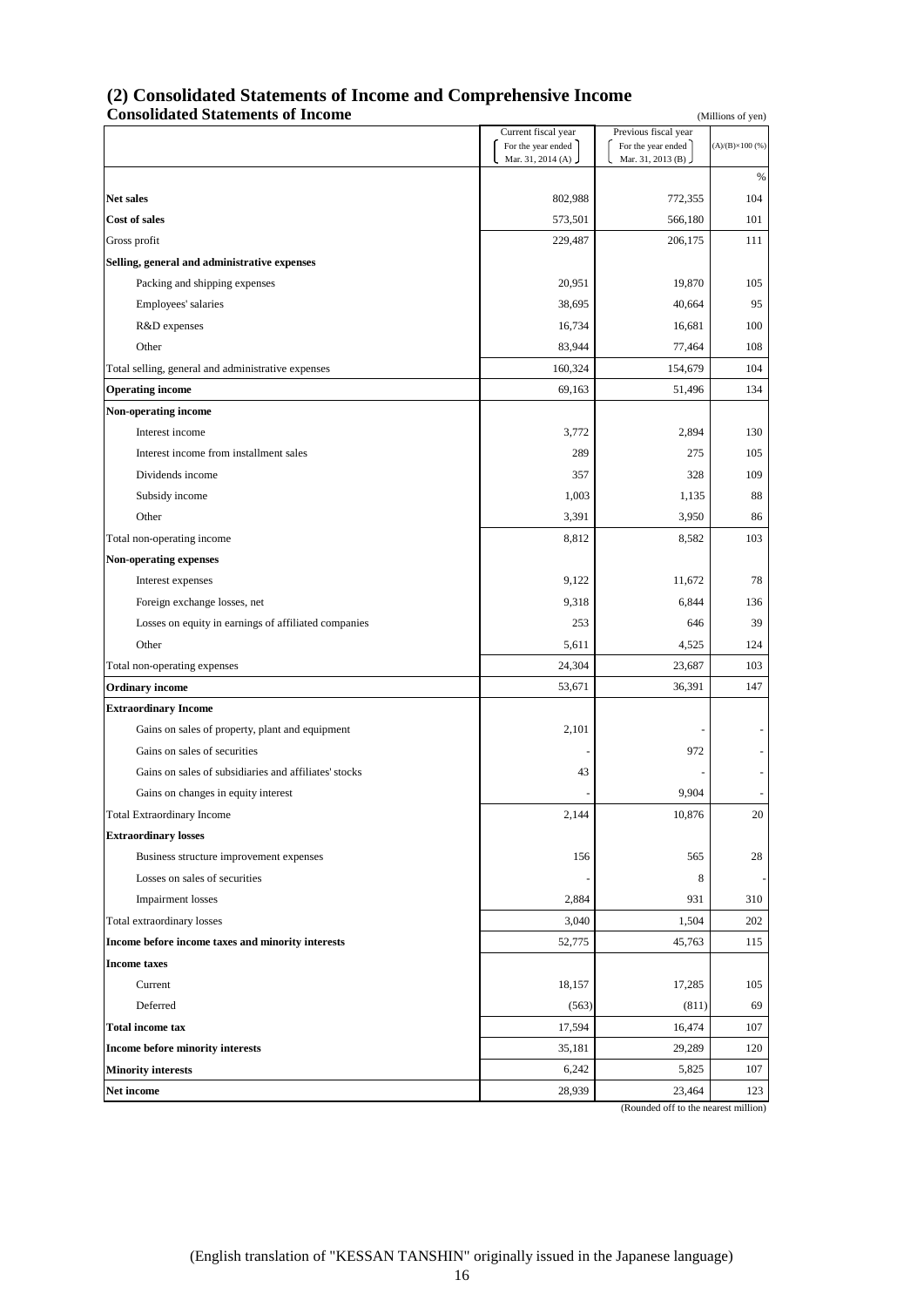#### **Consolidated Statements of Comprehensive Income** (Millions of yen)

|                                                                                     | Current fiscal year | Previous fiscal year     |                         |
|-------------------------------------------------------------------------------------|---------------------|--------------------------|-------------------------|
|                                                                                     | For the year ended  | For the year ended       | $(A)/(B)\times 100$ (%) |
|                                                                                     | Mar. 31, 2014 (A)   | Mar. 31, 2013 (B) $\int$ |                         |
|                                                                                     |                     |                          | %                       |
| Income before minority interests                                                    | 35,181              | 29,289                   | 120                     |
| Other comprehensive income (loss)                                                   |                     |                          |                         |
| Net unrealized gains (losses) on securities                                         | 687                 | (570)                    |                         |
| Deferred gains (losses) on hedges                                                   | 1,939               | (605)                    |                         |
| Foreign currency translation adjustments                                            | 14,547              | 28,969                   | 50                      |
| Remeasurements of defined benefit plans                                             | 1,775               |                          | $\sim$                  |
| Share of other comprehensive income of companies accounted for by the equity method | 3,478               | 861                      | 404                     |
| Total other comprehensive income                                                    | 22,426              | 28,655                   | 78                      |
| <b>Comprehensive income</b>                                                         | 57,607              | 57,944                   | 99                      |
| Comprehensive income attributable to shareholders of the Company                    | 48,942              | 45,872                   | 107                     |
| Comprehensive income attributable to minority interests                             | 8,665               | 12,072                   | 72                      |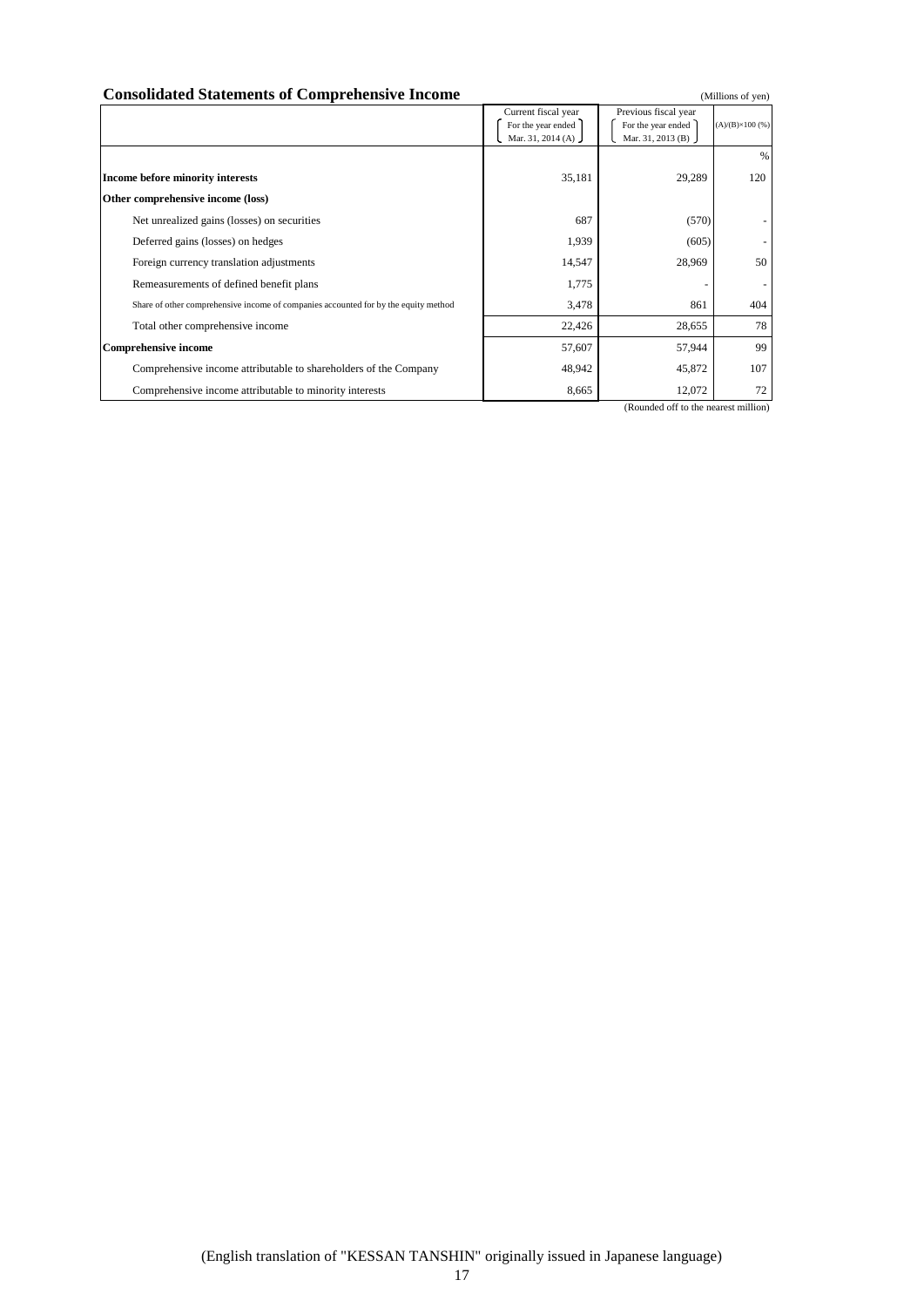| (3) Consolidated Statements of Changes in Net Assets |                     | (Millions of yen)    |
|------------------------------------------------------|---------------------|----------------------|
|                                                      | Current fiscal year | Previous fiscal year |
|                                                      | For the year ended  | For the year ended   |
|                                                      | Mar. 31, 2014       | Mar. 31, 2013        |
| <b>Shareholders' Equity</b>                          |                     |                      |
| <b>Common stock</b>                                  |                     |                      |
| Balance at the beginning of the year                 | 81,577              | 81,577               |
| Changes during the period                            |                     |                      |
| Total changes during the period                      |                     |                      |
| Balance at the end of the year                       | 81,577              | 81,577               |
|                                                      |                     |                      |
| <b>Capital surplus</b>                               |                     |                      |
| Balance at the beginning of the year                 | 84,500              | 84,477               |
| Changes during the period                            |                     |                      |
| Disposal of treasury stock                           | 393                 | 23                   |
| Total changes during the period                      | 393                 | 23                   |
| Balance at the end of the year                       | 84,893              | 84,500               |
|                                                      |                     |                      |
| <b>Retained earnings</b>                             |                     |                      |
| Balance at the beginning of the year                 | 199,779             | 183,728              |
| Cumulative effect of changes in accounting policies  | 953                 |                      |
| <b>Restated balance</b>                              | 200,732             | 183,728              |
| Changes during the period                            |                     |                      |
| Cash dividends                                       | (9, 549)            | (7, 414)             |
| Net income                                           | 28,939              | 23,464               |
| Total changes during the period                      | 19,390              | 16,051               |
| Balance at the end of the year                       | 220,122             | 199,779              |
| <b>Treasury stock</b>                                |                     |                      |
| Balance at the beginning of the year                 | (3,982)             | (4,093)              |
| Changes during the period                            |                     |                      |
| Purchase of treasury stock                           | (6)                 | (2)                  |
| Disposal of treasury stock                           | 170                 | 113                  |
| Share exchange                                       | 581                 |                      |
| Total changes during the period                      | 745                 | 111                  |
| Balance at the end of the year                       | (3,237)             | (3,982)              |
|                                                      |                     |                      |
| <b>Total Shareholders' equity</b>                    |                     |                      |
| Balance at the beginning of the year                 | 361,874             | 345,689              |
| Cumulative effect of changes in accounting policies  | 953                 |                      |
| <b>Restated balance</b>                              | 362,827             | 345,689              |
| Changes during the period                            |                     |                      |
| Cash dividends                                       | (9, 549)            | (7, 414)             |
| Net income                                           | 28,939              | 23,464               |
| Purchase of treasury stock                           | (6)                 | (2)                  |
| Disposal of treasury stock                           | 563                 | 136                  |
| Share exchange                                       | 581                 |                      |
| Total changes during the period                      | 20,528              | 16,185               |
| Balance at the end of the year                       | 383,355             | 361,874              |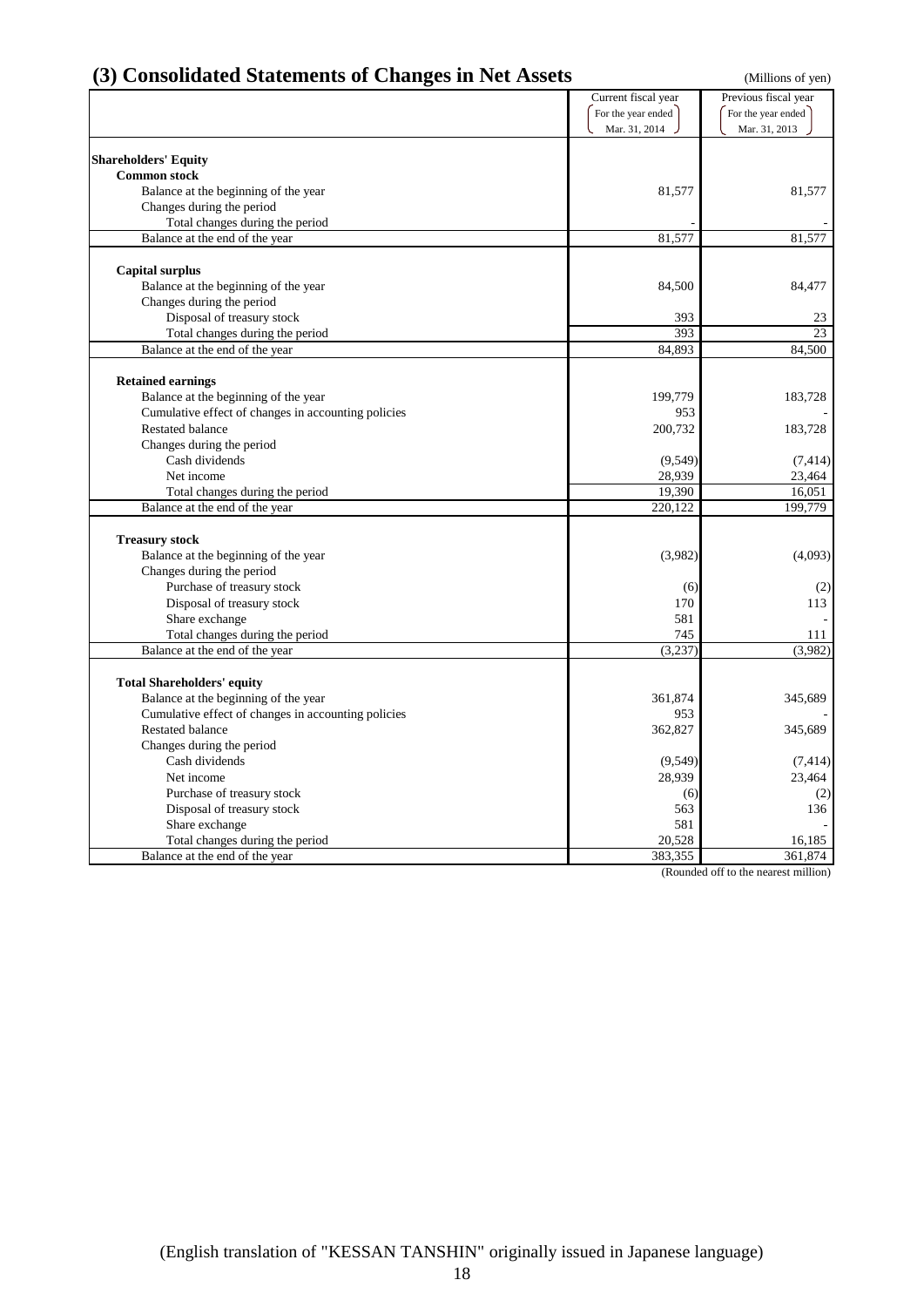|                                                                                             | Current fiscal year | Previous fiscal year |
|---------------------------------------------------------------------------------------------|---------------------|----------------------|
|                                                                                             | For the year ended  | For the year ended   |
|                                                                                             | Mar. 31, 2014       | Mar. 31, 2013        |
| Accumulated other comprehensive income                                                      |                     |                      |
| Net unrealized gain on securities                                                           |                     |                      |
| Balance at the beginning of the year                                                        | 3,056               | 3,621                |
| Changes during the period                                                                   |                     |                      |
| Net changes in items other than those in shareholder's equity                               | 690                 | (565)                |
| Total changes during the period                                                             | 690                 | (565)                |
| Balance at the end of the year                                                              | 3,746               | 3,056                |
|                                                                                             |                     |                      |
| Deferred gains (losses) on hedges                                                           |                     |                      |
| Balance at the beginning of the year                                                        | (2,323)             | (1,713)              |
| Changes during the period                                                                   |                     |                      |
| Net changes in items other than those in shareholder's equity                               | 2,041               | (610)                |
| Total changes during the period<br>Balance at the end of the year                           | 2,041               | (610)                |
|                                                                                             | (282)               | (2, 323)             |
| Foreign currency translation adjustments                                                    |                     |                      |
| Balance at the beginning of the year                                                        | (1,444)             | (25,027)             |
| Changes during the period                                                                   |                     |                      |
| Net changes in items other than those in shareholder's equity                               | 15,502              | 23,583               |
| Total changes during the period                                                             | 15,502              | 23,583               |
| Balance at the end of the year                                                              | 14,058              | (1, 444)             |
|                                                                                             |                     |                      |
| Remeasurements of defined benefit plans                                                     |                     |                      |
| Balance at the beginning of the year                                                        |                     |                      |
| Cumulative effect of changes in accounting policies                                         | (14,266)            |                      |
| <b>Restated balance</b>                                                                     | (14,266)            |                      |
| Changes during the period                                                                   |                     |                      |
| Net changes in items other than those in shareholder's equity                               | 1,770               |                      |
| Total changes during the period                                                             | 1,770               |                      |
| Balance at the end of the year                                                              | (12, 496)           |                      |
|                                                                                             |                     |                      |
| Total accumulated other comprehensive income                                                |                     |                      |
| Balance at the beginning of the year<br>Cumulative effect of changes in accounting policies | (711)<br>(14,266)   | (23, 119)            |
| <b>Restated balance</b>                                                                     |                     |                      |
| Changes during the period                                                                   | (14, 977)           | (23, 119)            |
| Net changes in items other than those in shareholder's equity                               | 20,003              | 22,408               |
| Total changes during the period                                                             | 20,003              | 22,408               |
| Balance at the end of the year                                                              | 5,026               | (711)                |
|                                                                                             |                     |                      |
| Subscription rights to shares                                                               |                     |                      |
| Balance at the beginning of the year                                                        | 766                 | 766                  |
| Changes during the period                                                                   |                     |                      |
| Net changes in items other than those in shareholder's equity                               |                     |                      |
| Total changes during the period                                                             |                     |                      |
| Balance at the end of the year                                                              | 766                 | 766                  |
|                                                                                             |                     |                      |
| <b>Minority interests</b>                                                                   |                     |                      |
| Balance at the beginning of the year<br>Cumulative effect of changes in accounting policies | 54,742<br>(30)      | 45,441               |
| <b>Restated balance</b>                                                                     | 54,712              | 45,441               |
| Changes during the period                                                                   |                     |                      |
| Net changes in items other than those in shareholder's equity                               | 3,781               | 9,301                |
| Total changes during the period                                                             | 3,781               | 9,301                |
| Balance at the end of the year                                                              | 58,493              | 54,742               |
|                                                                                             |                     |                      |
| <b>Total Net Assets</b>                                                                     |                     |                      |
| Balance at the beginning of the year                                                        | 416,671             | 368,777              |
| Cumulative effect of changes in accounting policies                                         | (13, 343)           |                      |
| <b>Restated balance</b>                                                                     | 403,328             | 368,777              |
| Changes during the period                                                                   |                     |                      |
| Cash dividends                                                                              | (9, 549)            | (7, 414)             |
| Net income                                                                                  | 28,939              | 23,464               |
| Purchase of treasury stock                                                                  | (6)                 | (2)                  |
| Disposal of treasury stock                                                                  | 563                 | 136                  |
| Share exchange                                                                              | 581                 |                      |
| Net changes in items other than those in shareholder's equity                               | 23,784              | 31,709               |
| Total changes during the period                                                             | 44,312              | 47,894               |
| Balance at the end of the year                                                              | 447,640             | 416,671              |

(Rounded off to the nearest million)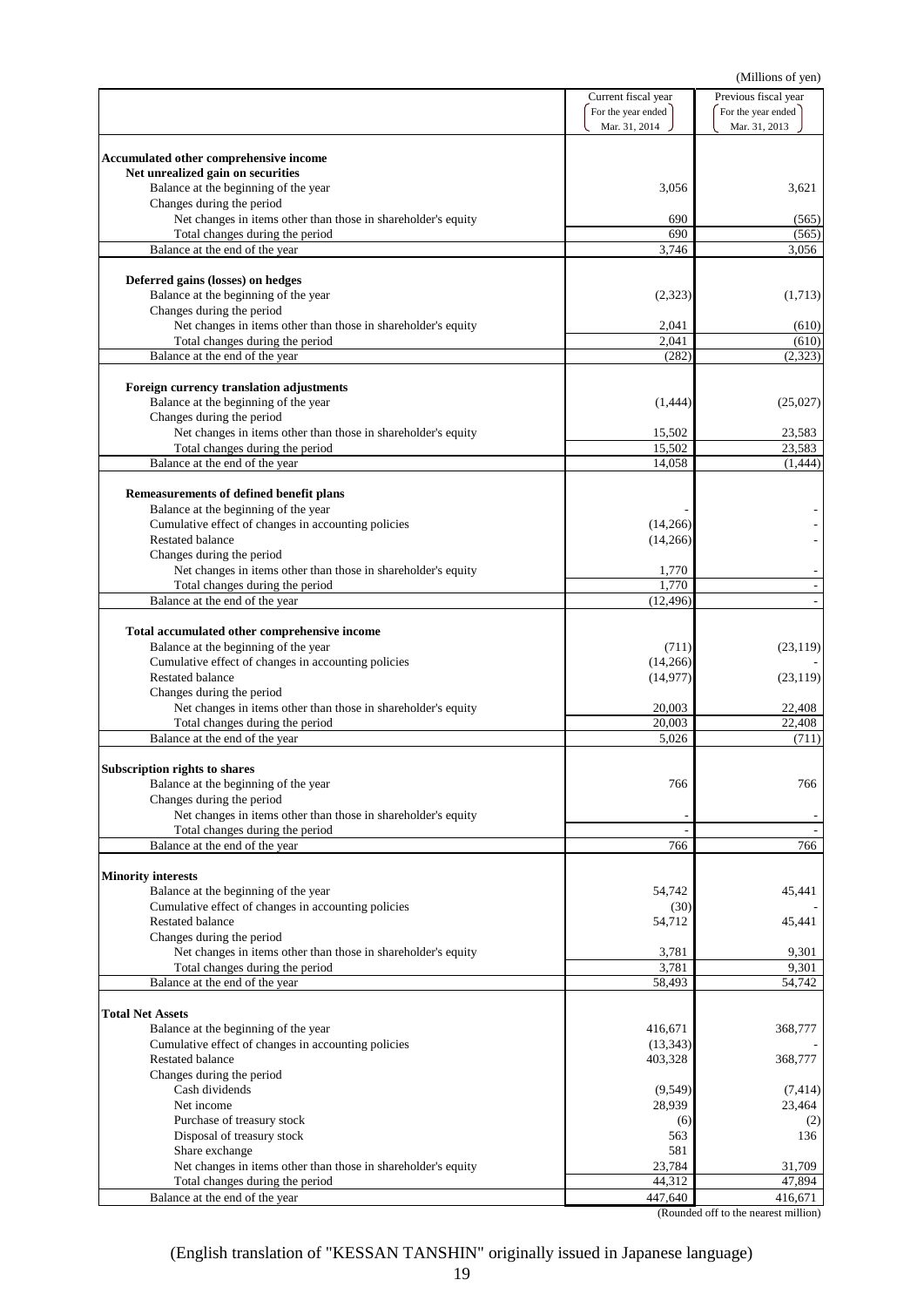# **(4) Consolidated Statements of Cash Flows** (Millions of yen)

|                                                                                                  | Current fiscal year<br>For the year ended | Previous fiscal year<br>For the year ended |
|--------------------------------------------------------------------------------------------------|-------------------------------------------|--------------------------------------------|
|                                                                                                  | Mar. 31, 2014                             | Mar. 31, 2013                              |
| <b>Cash flows from operating activities</b>                                                      |                                           |                                            |
| Income before income taxes and minority interests                                                | 52,775                                    | 45,763                                     |
| Depreciation and amortization                                                                    | 37,405                                    | 36,232                                     |
| <b>Impairment</b> losses                                                                         | 2,884                                     | 931                                        |
| Changes in allowance for doubtful accounts                                                       | 1,078                                     | 1,462                                      |
| Interest and dividends income                                                                    | (4, 418)                                  | (3,273)                                    |
| Interest expenses                                                                                | 9,122                                     | 11,672                                     |
| Amortization of goodwill and negative goodwill                                                   | 5,270                                     | 5,742                                      |
| Losses on equity in earnings of affiliated companies                                             | 253                                       | 646                                        |
| Decrease in notes and accounts receivable                                                        | 3,142                                     | 38,989                                     |
| Decrease in lease receivables and investment assets                                              | 22,864                                    | 29,497                                     |
| Decrease (increase) in inventories                                                               | 4,218                                     | (32,793)                                   |
| Purchase of property held for lease                                                              | (16, 142)                                 | (13,305)                                   |
| Sales of property held for lease                                                                 | 3,465                                     | 2,432                                      |
| Decrease in notes and accounts payable                                                           | (12, 851)                                 | (38, 644)                                  |
| Gains on sales of property, plant and equipment                                                  | (4,900)                                   | (1,348)                                    |
| Other, net                                                                                       | 7,544                                     | (909)                                      |
| Sub-total                                                                                        | 111,709                                   | 83,094                                     |
| Income taxes paid                                                                                | (19, 385)                                 | (23, 129)                                  |
| Net cash provided by (used in) operating activities                                              | 92,324                                    | 59,965                                     |
| <b>Cash flows from investing activities</b>                                                      |                                           |                                            |
| Acquisitions of property, plant and equipment                                                    | (38,705)                                  | (52, 134)                                  |
| Proceeds from sales of property, plant and equipment                                             | 3,875                                     | 1,692                                      |
| Purchase of intangible assets                                                                    | (3,022)                                   | (2,599)                                    |
| Purchase of investment securities                                                                | (3,716)                                   | (11,640)                                   |
| Payments for sales of investments in subsidiaries resulting in change in scope of consolidation  | (853)                                     |                                            |
| Proceeds from sales of investments in subsidiaries resulting in change in scope of consolidation |                                           | 29,297                                     |
| Proceeds from sales of investment securities                                                     | 6                                         | 2,263                                      |
| Payments for investments in capital                                                              | (24)                                      |                                            |
| Interest and dividends received                                                                  | 4,403                                     | 3,339                                      |
| Dividends received from affiliated companies                                                     | 28                                        | 39                                         |
| Other, net                                                                                       | 1,284                                     | (7, 337)                                   |
| Net cash provided by (used in) investing activities                                              | (36, 724)                                 | (37,080)                                   |
| <b>Cash flows from financing activities</b>                                                      |                                           |                                            |
| Net decrease in short-term loans                                                                 | (37,504)                                  | (11, 854)                                  |
| Proceeds from long-term loans                                                                    | 39,412                                    | 62,439                                     |
| Repayments of long-term loans                                                                    | (47, 852)                                 | (67,010)                                   |
| Repayments of lease obligations                                                                  | (4, 475)                                  | (3,301)                                    |
| Proceeds from issuance of bonds                                                                  |                                           | 19,906                                     |
| Redemption of bonds                                                                              |                                           | (20,070)                                   |
| Interest paid                                                                                    | (9,118)                                   | (11,780)                                   |
| Dividends paid to shareholders                                                                   | (9, 556)                                  | (7, 405)                                   |
| Dividends paid to minority shareholders by subsidiaries                                          | (3,276)                                   | (5,250)                                    |
| Proceeds from stock issuance to minority shareholders                                            |                                           | 1,491                                      |
| Proceeds from disposal of treasury stock                                                         | 199                                       | 136                                        |
| Purchase of treasury stock                                                                       | (4)                                       | (2)                                        |
| Other, net                                                                                       |                                           | $\Omega$                                   |
| Net cash provided by (used in) financing activities                                              | (72, 174)                                 | (42,700)                                   |
| Effect of exchange rate changes on cash and cash equivalents                                     | 3,628                                     | 5,378                                      |
| Net decrease in cash and cash equivalents                                                        | (12, 946)                                 | (14, 437)                                  |
| Cash and cash equivalents at beginning of year                                                   | 66,622                                    | 81,059                                     |
| Cash and cash equivalents at end of period                                                       | 53,676                                    | 66,622                                     |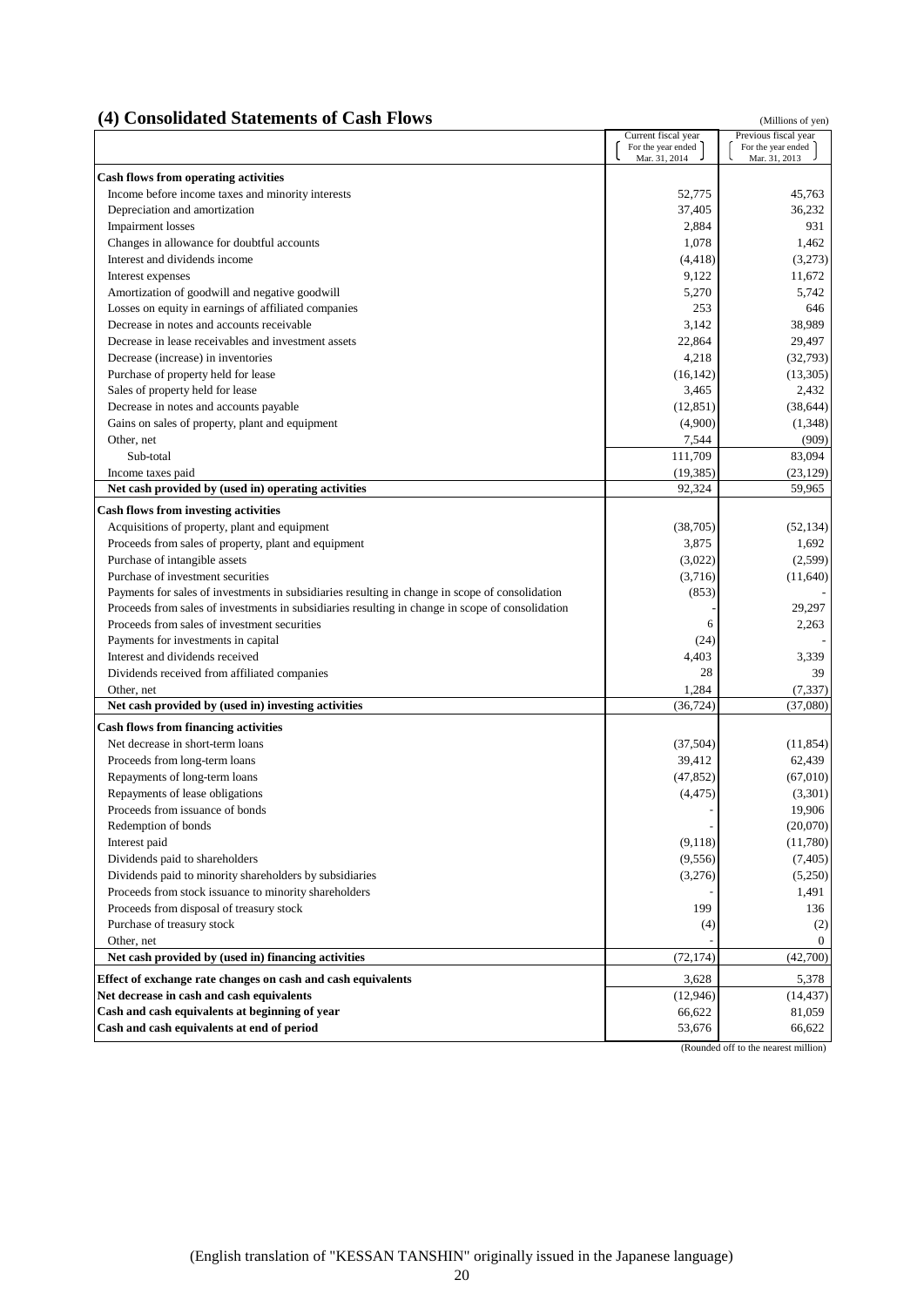(5) Notes on consolidated financial statements

# **Notes on the preconditions for a going concern: None**

# **Important matters that form the basis for compiling consolidated financial statements**

# **1. Scope of consolidation**

- Number of consolidated subsidiaries: 46
	- (1) Main consolidated subsidiaries
	- 1) Hitachi Construction Machinery Japan Co., Ltd.
	- 2) Hitachi Construction Machinery Tierra Co., Ltd.
	- 3) Hitachi Construction Machinery Camino Co., Ltd.
	- 4) Hitachi Sumitomo Heavy Industries Construction Crane Co., Ltd.
	- 5) Hitachi Construction Machinery (China) Co., Ltd.
	- 6) Hitachi Construction Machinery (Shanghai) Co., Ltd.
	- 7) Tata Hitachi Construction Machinery Company Limited
	- 8) Hitachi Construction Machinery Asia and Pacific Pte., Ltd.
	- 9) P.T. Hitachi Construction Machinery Indonesia
	- 10) Hitachi Construction Machinery (Europe) N.V.
	- 11) Hitachi Construction Machinery Holding U.S.A. Corporation.
	- 12) Hitachi Construction Truck Manufacturing Ltd.
	- (2) Number of companies excluded from consolidation during the fiscal year ended March 31,  $2014 \cdot 2$ 
		- 1) Exclusion of Yamanashi Hitachi Construction Machinery Co., Ltd. by sale of shares.
		- 2) Exclusion of Telcon Ecoroad Resurfaces Private Limited by exchange of shares.

# **2. Application of the equity method**

Number of affiliates accounted for by the equity method: 12

(1) Main affiliates subject to the equity method

- 1) Deere-Hitachi Construction Machinery Corp.
- 2) KOKEN BORING MACHINE CO., LTD.
- 3) KCM Corporation
- 4) UniCarriers Corporation
- (2) Number of affiliates not accounted for by the equity method: 5

# **3. Date of settlement of accounts for consolidated subsidiaries**

Below is a list of the consolidated subsidiaries that settle their accounts on a date different from that of the rest of the consolidated group.

- 1) Hitachi Construction Machinery Holding U.S.A. Corporation.
- 2) Hitachi Construction Machinery (China) Co., Ltd.
- 3) Hitachi Construction Machinery (Shanghai) Co., Ltd.
- Others: 9

To create the consolidated financial statement, the company uses the financial statements of these subsidiaries, which is made by provisional account settlement as of March 31.

Disclosure of items other than those above has been omitted because there were no significant changes to these items as listed in the recent statutory Financial Report (submitted on June 25, 2013). .

# **4. Topics related to Accounting Standard**

"Accounting Standard for Retirement Benefits" (ASBJ Statement No.26) and "Guidance on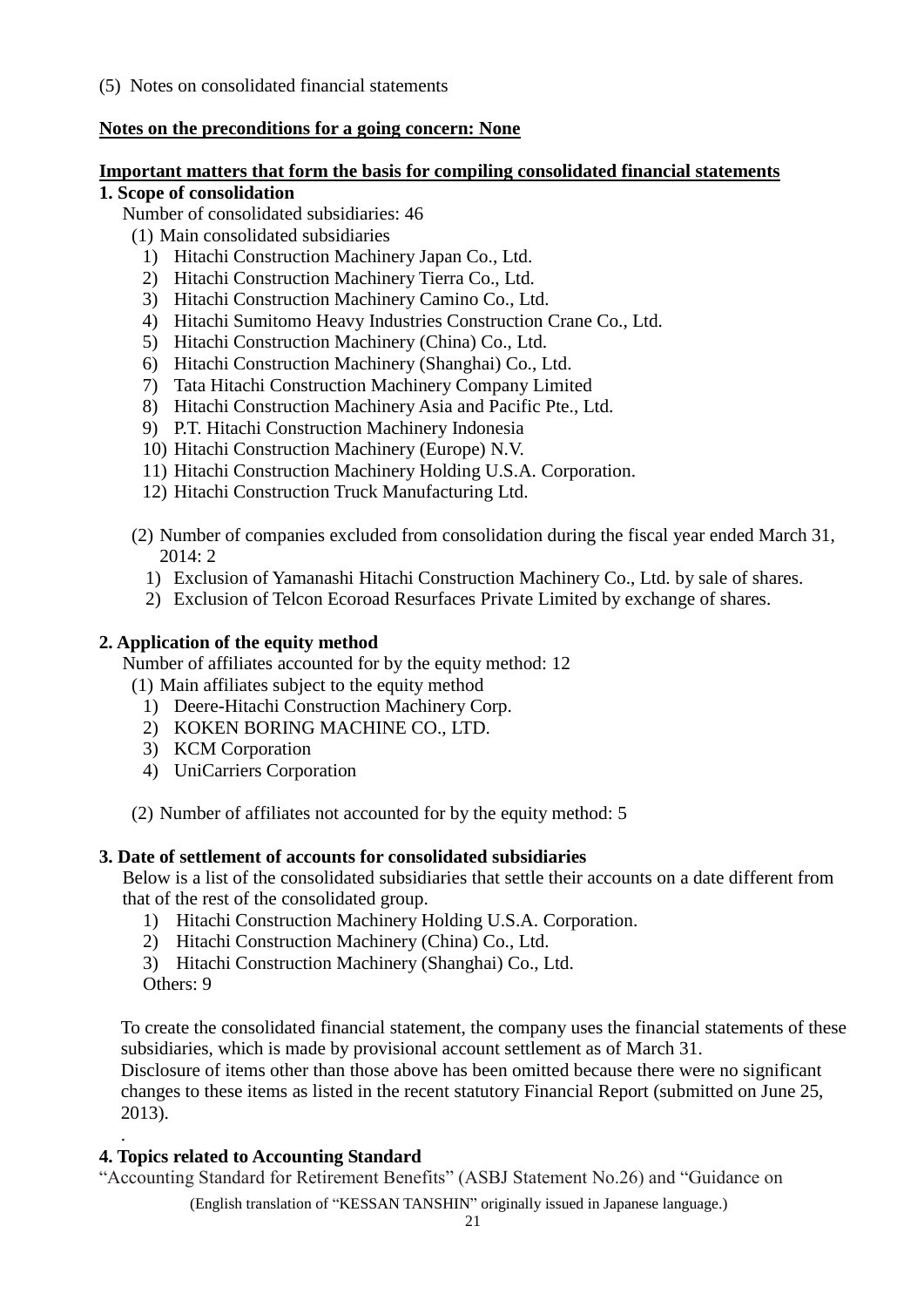Accounting Standard for Retirement Benefits" (ASBJ Guidance No.25) were issued by the Accounting Standards Board of Japan, the ASBJ on May 17, 2012. Application of this new standard is permitted from the beginning of the fiscal year ending March 31, 2014. Accordingly, the Company applied the new accounting standard from the beginning of the current fiscal year. Under the revised accounting standard, the Company recognizes the amount of projected benefit obligation less plan assets as net defined benefit liability. In addition, the Company reviewed its calculation method of projected benefit obligation and service cost and changed the method of attributing expected benefit to periods from the straight-line basis to the benefit formula basis.

 Following ASBJ Statement No.37, which stipulates transitional treatment of the new standard, at the beginning of the current fiscal year, the effect of recognizing net defined benefit liability is adjusted in remeasurements of defined benefit plans within accumulated other comprehensive income. Also the effect of the change in the calculation method of projected benefit obligation and service cost is adjusted in retained earnings at the beginning of the current fiscal year.

As a result, at the beginning of the current fiscal year, total accumulated other comprehensive income decreased 14,266 million yen and retained earnings increased 953 million yen. The application of the new accounting standard did not have a material effect on operating income, ordinary income, and income before income taxes and minority interests of the Company.

#### **Segment Information**

## **1. Overview of reportable segment**

The Company's reportable segments are its structural units, for which separate financial information is available, and whose operating results are regularly reviewed by the Board of Directors to make decisions about managerial resources to be allocated to the segment and assess the business performance.

The Company has established operations groups organized by products and services in the headquarters, and each operations group formulates comprehensive strategies and promotes business activities both domestically and overseas.

The Company is organized according to product and service segments, and the following two were the reporting segments: the construction machinery business and the industrial vehicle business until the first quarter of the previous fiscal year. The construction machinery business produces hydraulic excavators, ultra-large excavators, wheel loaders, and crawler cranes, while the industrial vehicle business produced forklifts and skid steer loaders.

In the second quarter of the previous fiscal year ended March 31, 2013, the Company sold all issued shares of its subsidiary, TCM Corporation, which constituted the industrial vehicle business. Therefore, the Company has only a single segment that constitutes the construction machinery business.

# **2. Method of computing the amounts of sales and income (loss), assets, liabilities, and other items by each reportable segment**

Accounting procedures of the business segment are the same as described in the statement of "Important matters that form the basis for compiling consolidated financial statements."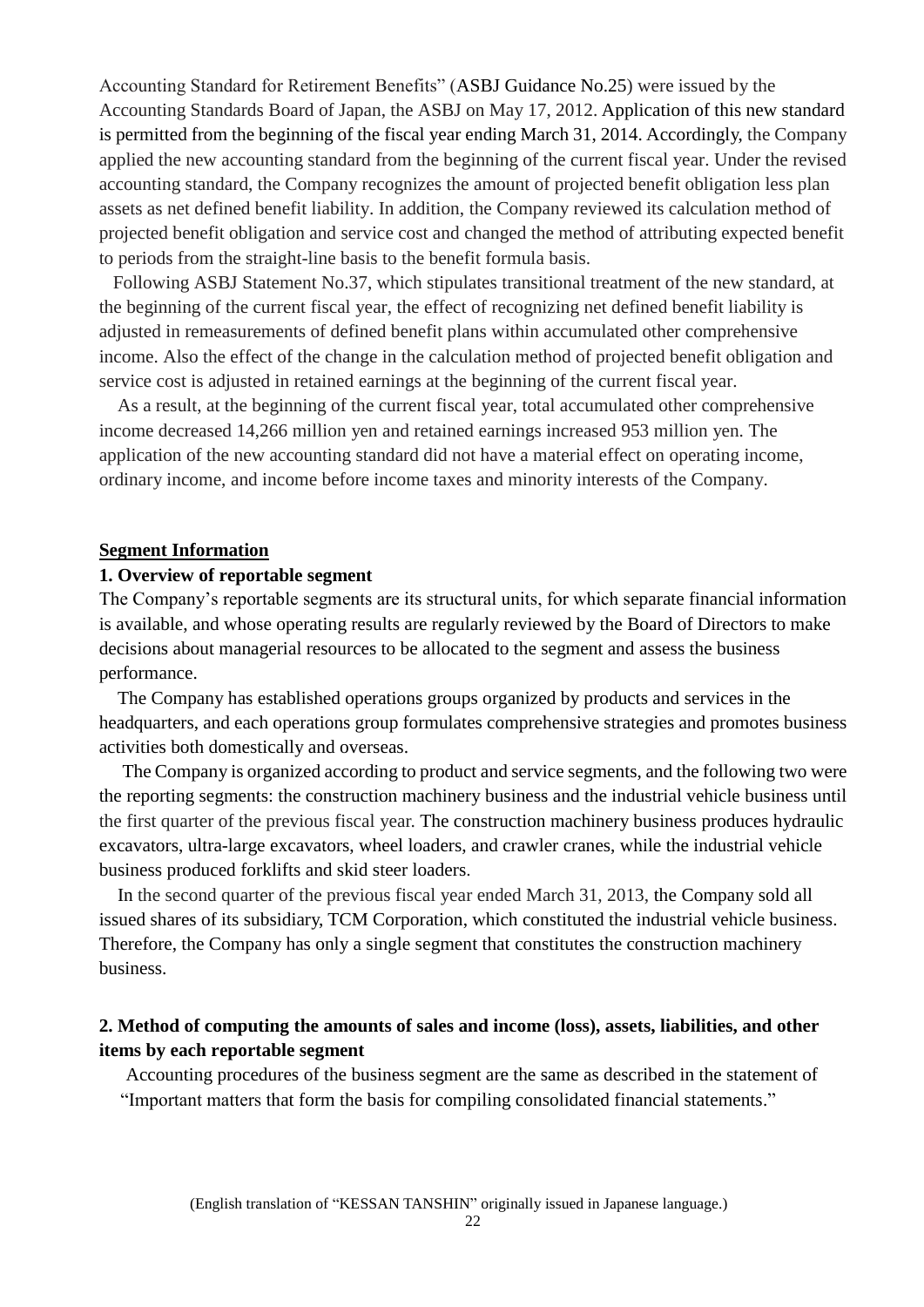# **3. Information about the amounts of sales and income (loss), assets, liabilities, and other items by each reportable segment**

Fiscal year ended March 31, 2014 (From April 1, 2013 to March 31, 2014)

Since the Company has only a single segment that constitutes the construction machinery business, the segment information is out of the description from the first quarter ended June 30, 2013.

Fiscal year ended March 31, 2013 (From April 1, 2012 to March 31, 2013)

|  | (Millions of yen) |  |
|--|-------------------|--|
|--|-------------------|--|

|                                                 | Construction<br>machinery business | Industrial vehicle<br>business (Note 2) | Total<br>(Note 1) |
|-------------------------------------------------|------------------------------------|-----------------------------------------|-------------------|
| Net sales<br>Net sales to outside.<br>customers | 757,525                            | 14,830                                  | 772,355           |
| Inter-segment sales/transfers                   | -                                  |                                         |                   |
| Total                                           | 757,525                            | 14,830                                  | 772,355           |
| Segment income                                  | 51,422                             | 74                                      | 51,496            |
| Segment assets                                  | 1,099,901                          |                                         | 1,099,901         |

(Note 1): Segment income is in accordance with the operating income stated on the Consolidated Statements of Income.

(Note 2): In the second quarter of the previous fiscal year ended March 31, 2013, the Company sold all issued shares of its subsidiary, TCM Corporation, which constituted the industrial vehicle business. As a result, the segment income of the industrial vehicle business only in the first quarter is included in the cumulative financial results of the fiscal year ending March 31, 2013.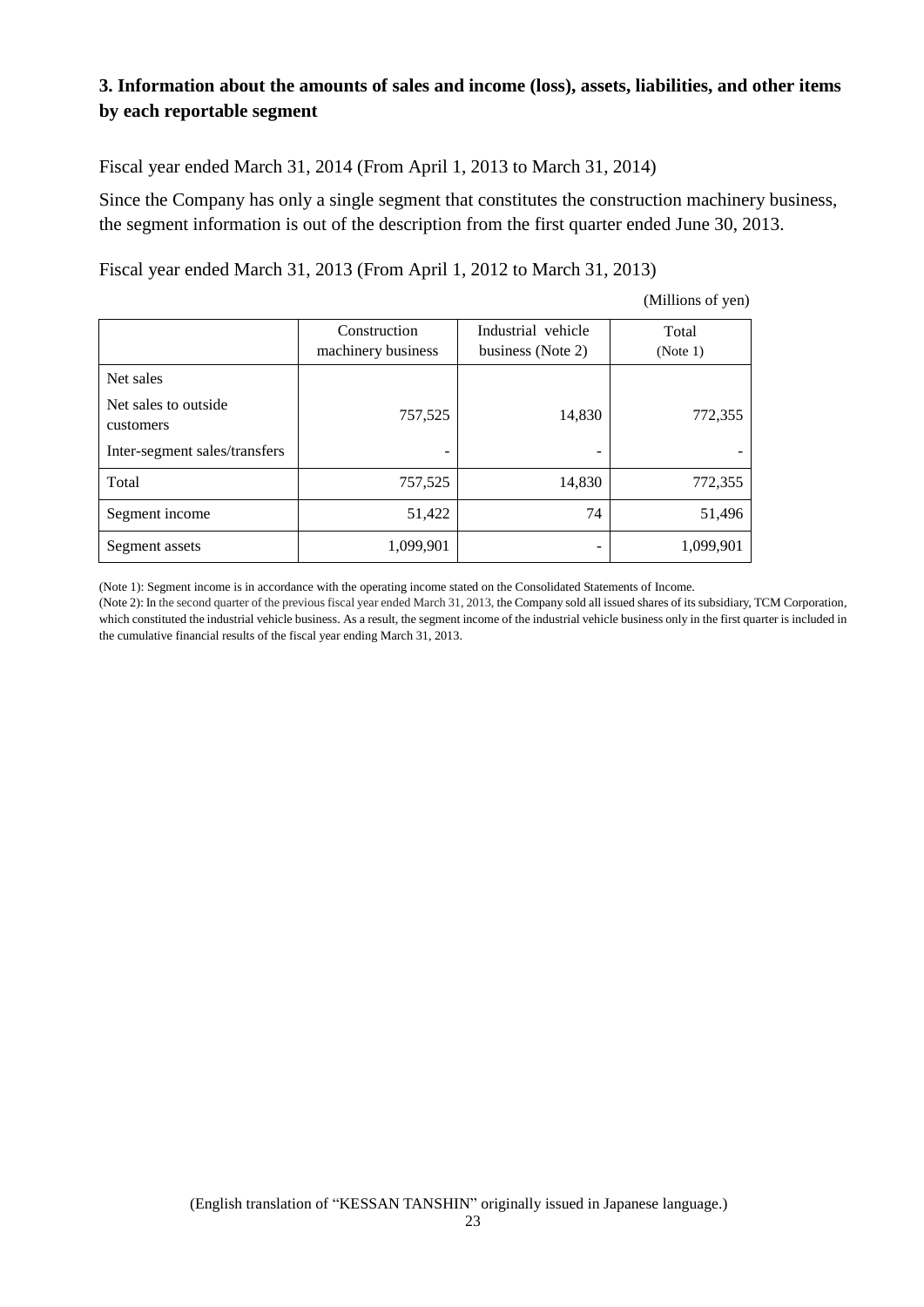# **Per share information**

|                                                           | Fiscal year ended<br>March 31, 2014 | Fiscal year ended<br>March 31, 2013 |
|-----------------------------------------------------------|-------------------------------------|-------------------------------------|
| Net assets per share (yen)                                | 1,827.59                            | 1,704.34                            |
| Net income per share (yen)                                | 136.24                              | 110.77                              |
| Net income per share after adjustments for dilution (yen) | 136.20                              | 110.75                              |

Note: Basic data for calculations

1. Net assets per share

|                                                                                     | Fiscal year ended<br>March 31, 2014 | Fiscal year ended<br>March 31, 2013 |
|-------------------------------------------------------------------------------------|-------------------------------------|-------------------------------------|
| Total amount of net assets on consolidated balance sheets<br>(millions of yen)      | 447,640                             | 416,671                             |
| Amount of net assets associated with common shares<br>(millions of yen)             | 388,381                             | 361,163                             |
| Primary breakdown of amount differentials<br>(millions of yen)                      |                                     |                                     |
| Subscription rights to shares                                                       | 766                                 | 766                                 |
| Held by minority shareholders                                                       | 58,493                              | 54,742                              |
| Number of common shares issued<br>(shares)                                          | 215, 115, 038                       | 215, 115, 038                       |
| Number of common shares that are treasury shares<br>(shares)                        | 2,605,021                           | 3,206,607                           |
| Number of common shares used in the calculation of net assets per share<br>(shares) | 212,510,017                         | 211,908,431                         |

#### 2. Net income per share and net income per share after dilution of latent shares

|                                                                                                                                   | Fiscal year ended<br>March 31, 2014 | Fiscal year ended<br>March 31, 2013 |
|-----------------------------------------------------------------------------------------------------------------------------------|-------------------------------------|-------------------------------------|
| Net income<br>(millions of yen)                                                                                                   | 28,939                              | 23.464                              |
| Amount not returned to common shareholders<br>(millions of yen)                                                                   |                                     |                                     |
| Net income associated with common shares<br>(millions of yen)                                                                     | 28,939                              | 23,464                              |
| Average number of common shares outstanding during the fiscal year<br>(shares)                                                    | 212,406,699                         | 211,835,384                         |
| Increase in common shares used for calculating net income per share after<br>dilution (shares)                                    |                                     |                                     |
| Stock purchase warrant                                                                                                            | 68,839                              | 25,403                              |
| Summary of latent shares not included in the calculation of fully diluted<br>net profit per share due to lack of dilution effect. |                                     |                                     |

# **Important Subsequent Events: None**